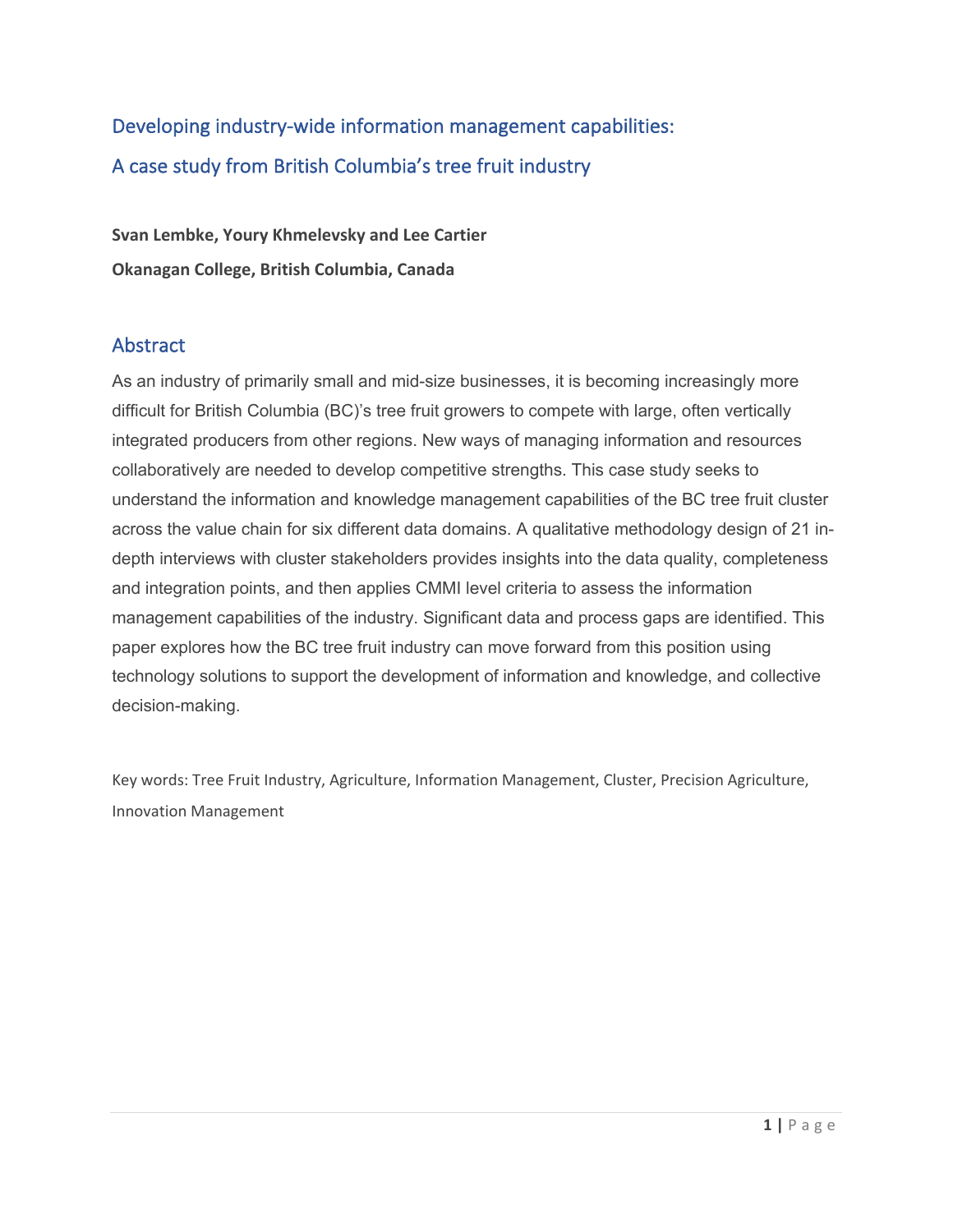## 1 Introduction

#### 1.1 The importance of information management in agriculture

Recent publications have tried to review and make sense of the research into agricultural systems and innovation [1]–[3]. Sophisticated technology and complex innovation approaches are the focus of many research projects [4]–[9]. The degree of technological sophistication poses a challenge when an agricultural community such as the British Columbia (BC) tree fruit industry seeks guidance with their attempts to innovate. It is unclear where the agricultural community should start. This paper does not wish to replicate the excellent and in-depth review of existing research into innovation systems, or add sophisticated technology solutions for agriculture but focuses only on the creation of an enabling digital platform for collaboration and innovation in one small industry in BC, Canada.

There is an increasing acceptance that most innovation in today's global economy is intimately connected to technology and data[8][10]. Information technology has become a services science that facilitates innovation across a multitude of industries [11]. Research into knowledge management shows that how a company uses its knowledge often becomes its competitive advantage[12]. Agricultural industries are said to benefit significantly from the use of data [4]. Businesses in agriculture have been given many tools but adoption and innovation often seem to lag. The investment into information technology services to assist with tracking, analysis, and decision-making, is slow even in Organization for Economic Collaboration and Development (OECD) countries partly due to the high upfront cost and slow return on investment [13]. Furthermore, information delivered through information technology alone is insufficient to drive innovation, it still requires strategic decisionmaking. According to [13], there is a focus on agriculture and the industry-wide adaptation to climate change and innovation in countries like Italy, France, Switzerland, and the Netherlands. Research in [13] uncovered how innovation in today's agriculture is often quite radical and requires breaking with existing production practices. This makes it difficult for industry stakeholders that seek a gradually adoption path as sought in agricultural innovation system theories referred to by in [1].

There is a need for inclusive processes and more understanding of how to organize the systems of change and innovation[14], especially as we strive for sustainable agricultural practices[15]. Digitalization and use of data could be a transformative force but there is limited research that can prove this[3]. In agricultural sectors where the value chains are often split among a multitude of small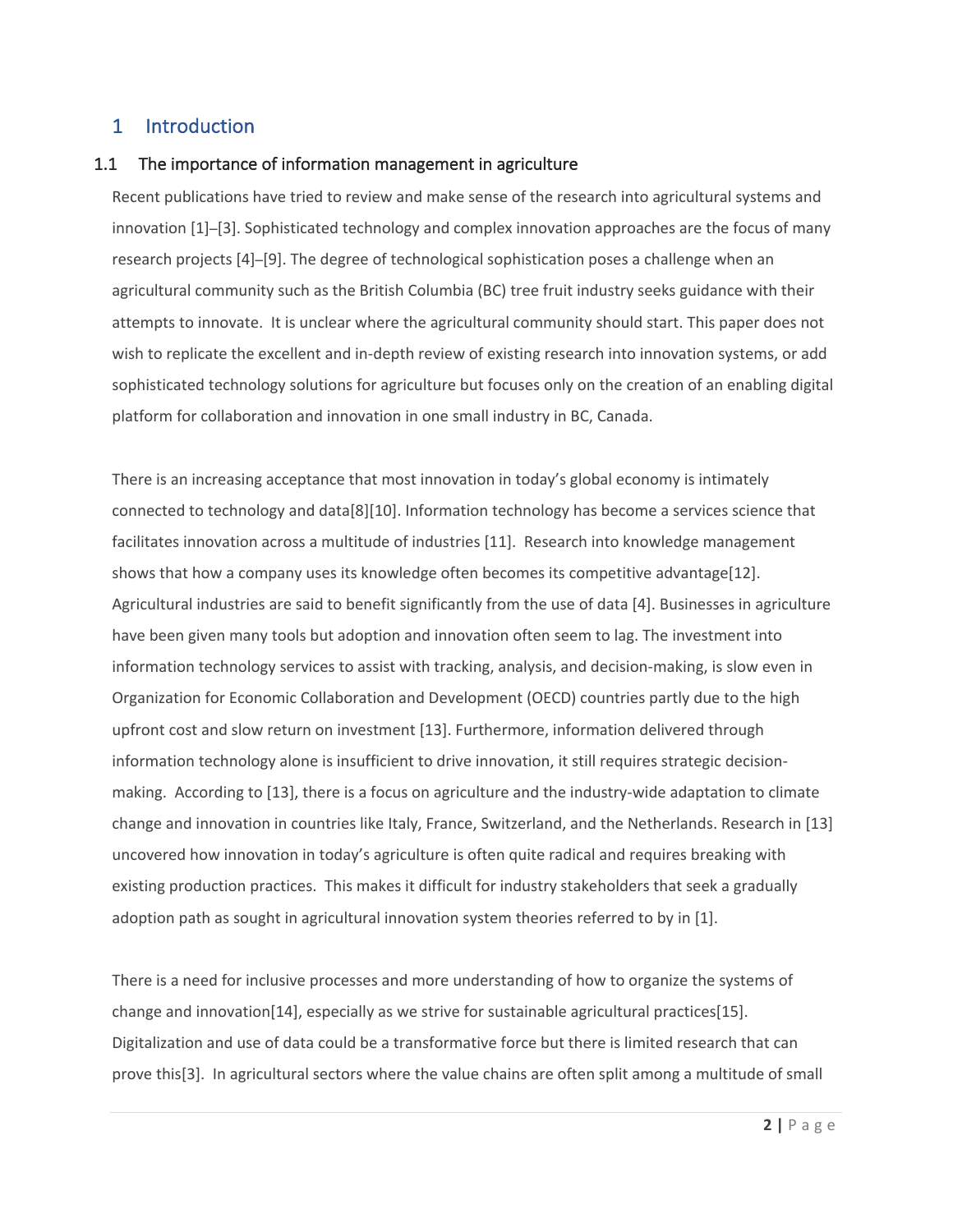and mid-size organizations, having information in digital form seems essential for its exchange and analysis. This can either be in big corporations or information systems that connect a multitude of stakeholders [8]. In [16], the process of up-scaling (change within an institution) and out-scaling (change across institutions in agricultural networks) and their respective innovation methodologies are described, starting with niche practices and gradually translating them to a broader environment. Connecting a multitude of stakeholders is likely to require both.

In British Columbia (BC) the tree fruit industry with 15000 acres and around 400 small and mid-size commercial growers [17] is suffering from a multitude of challenges, making the growing and selling of tree fruits, primarily apples and cherries, increasingly difficult and affecting the ability to innovate and maintain profit margins [18]. Information and information management processes appear disjointed despite the logic that this could deliver impressive gains in competitiveness as a direct function of the knowledge and decision-making capabilities created along the value chain. This is consistent with findings by [1] on agricultural state-of-the-art systems. Information management within organizations and across organizations is needed for transparency of production methods across the value chain. This paper seeks to translate some of the research findings into a roadmap for integrated information management using the BC tree fruit industry as a case study. Findings from this research may provide insights for small agricultural industries in other regions.

#### 1.2 From information architecture to innovation network

Information technology is a fast-changing field of science. Information technology seeks to create systems that prevent redundancies, ensure data validity and integrity over time and across different entry/interface points, and reliable methods of analysis and reporting [11]. There are multiple roles for information entry, validation, approval and use within an organization or industry, and this introduces differences in authorization and access. Proprietary data protection and entry of aggregated and detailed data must be enabled to create trust and encourage collaboration across stakeholders [20]. This means a 'robust' architecture is needed that can ensure data quality over time (avoiding redundancies) and cope with changes in data entry methods and changing relationships between data tables that result from changing production practices, including disruptive practices. For the BC tree fruit industry, this will inevitably include visibility of data of fruit production for specific markets and their requirements.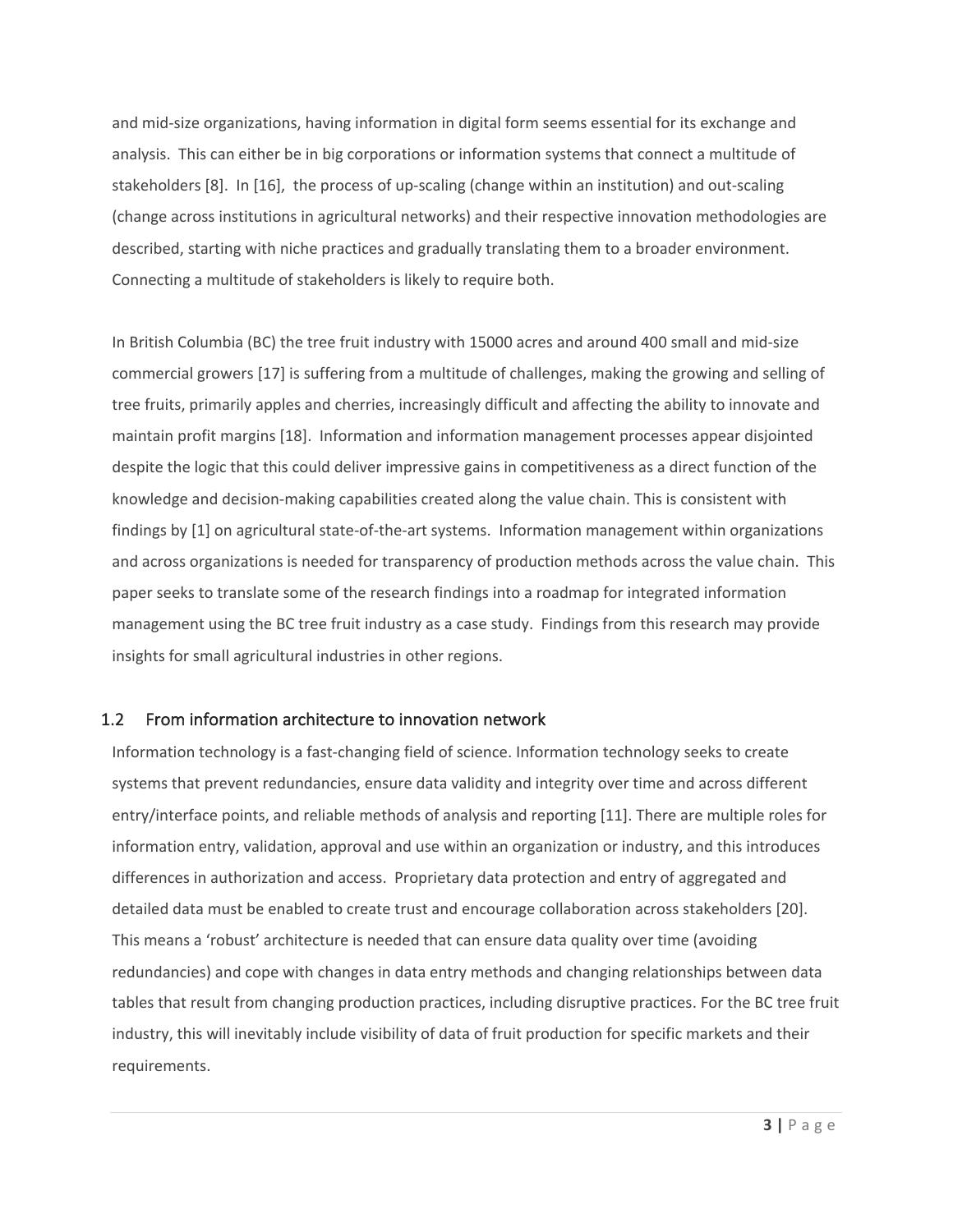Previous research by [19] into the BC grower community and their technology readiness confirms that much of the data collected by growers is not digitized. There are many intermediaries that contribute to grower decision making but their effectiveness is limited as a direct result of the data available. In follow up to these findings, this study intends to take a step back from aspirational precision agriculture innovation and big data opportunities, and seek to understand what kind of data and systems are in place in the industry, where and how they can be improved and transformed to better assist the grower community. The primary focus of this project is to determine the data requirements and the logical connections of the information across the industry, independent of the choice of present or future physical databases, software systems or agricultural innovation plans.

The data and data integration points are referred to as an 'architecture', whereby a structure is imposed to understand the building blocks and contact points to collect, connect, analyze and share valuable information. The BC tree fruit industry has large amounts of production data, as well as models for integrated pest management purposes [19]. A system of industry information and innovation requires effective analysis and integration across different data sources and knowledge chains. The knowledge pyramid found in [21] highlights the need for raw data as the foundation for information and knowledge processing in any information architecture. In agricultural industries where there is a multitude of stakeholders, the concept of knowledge management and innovation requires a cluster-wide systematic effort. The challenge is to build a system that supports this effort. Such a system requires superseding levels of well-defined integrated processes and technology [21], such as defined in the capability maturity model integrated (CMMI) which traditionally deals with the way an organization must follow to establish and maintain well-mapped processes[12]. This model is expanded here to apply to the integrated processes of an entire industry. The CMMI has succeeding stages of evolution such as found when an organisation (or industry) matures and is able to consistently repeat a process and achieve high quality. The CMMI approach thus provides an assessment tool to guide the process from the industry merely collecting data to the wisdom generated from it as per the knowledge pyramid.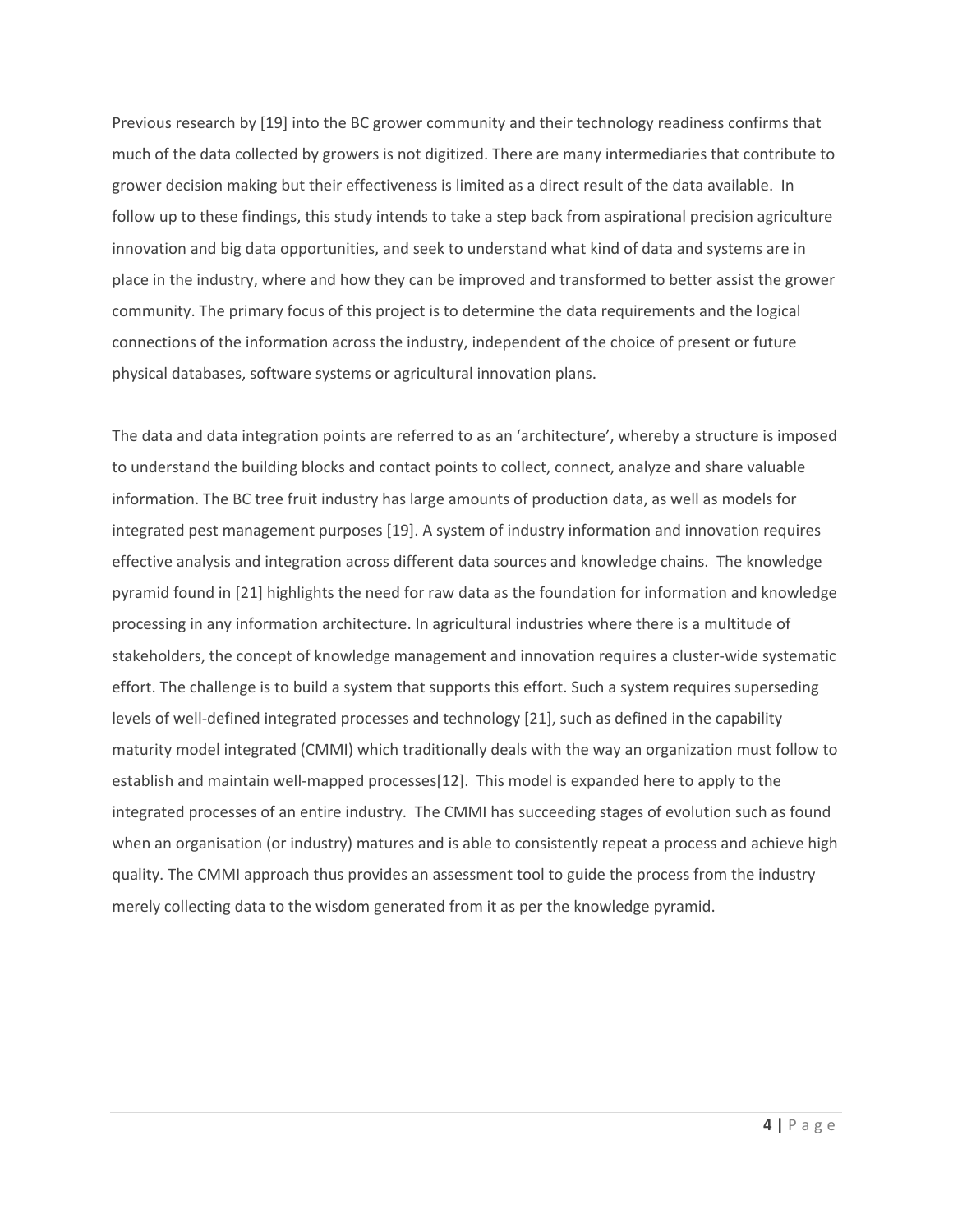| <b>CMMI Level</b> | <b>Maturity Description</b>                                                                                                                                                                                                                                                                                                                                                                                                                                                                           |
|-------------------|-------------------------------------------------------------------------------------------------------------------------------------------------------------------------------------------------------------------------------------------------------------------------------------------------------------------------------------------------------------------------------------------------------------------------------------------------------------------------------------------------------|
| Level 1           | This is the initial level. The activities and processes at this level have significant<br>gaps, are unpredictable, poorly controlled, and reactive.                                                                                                                                                                                                                                                                                                                                                   |
| Level 2           | This level shows some degree of management. The processes are still specific<br>towards certain activities or projects and are often reactive. This level starts to<br>define the basic management of data at a consistent and repeatable level. Most<br>industries to date do not have integrated process that achieve a Level 2 or higher.                                                                                                                                                          |
| Level 3           | This level assumes clearly defined comprehensive processes. Processes are<br>proactive, formalised and standardized. This is the level that assumes availability<br>of information that can be used as a foundation for knowledge management, as<br>illustrated by [21]. Large dominant corporations can facilitate a Level 3 for the<br>industry but this level is difficult to achieve for any industry of small and mid-size<br>organizations. Once established an innovation network is in place. |
| Level 4           | This level has quantitatively managed processes. The broad range of processes are<br>measured and controlled, with high degrees of quality assurance. Knowledge<br>management is thus available to the users and defines a degree of best practise.<br>Best practise infers decision making which confirms the effectiveness of the<br>innovation network.                                                                                                                                            |
| Level 5           | This level provides the organization or industry with the ability to review their<br>processes and continuously optimise them and innovate. Knowledge<br>management has achieved a level of wisdom and thus the ability to develop new<br>connections to the benefit of the network.                                                                                                                                                                                                                  |

*Table 1: CMMI Level descriptions for industry assessment adapted from Dayan & Evans (2006)*

The CMMI differentiates between five maturity levels. Table 1 describes the different level with reference to organizations and the industry. The transition from Level 1, the entry level, to Level 2 requires the digitalization of data and seeks to established niche pockets of quality data. Over time this can become a pool of historical data for analysis and reliable use. At Level 3 best practises for a wide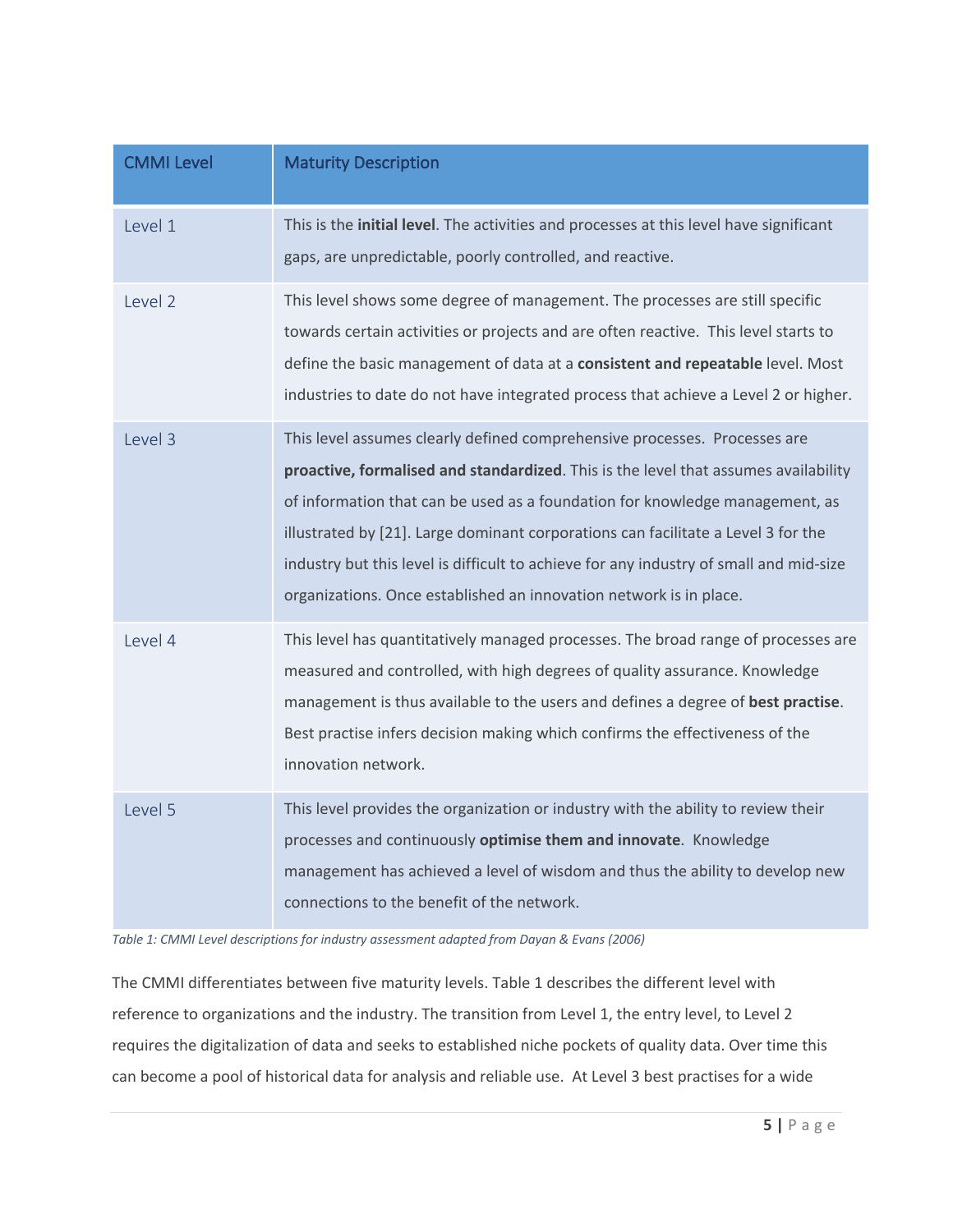range of data collection processes are agreed and implemented. Level 3 should be aspired to by agricultural industries as this constitutes an industry information architecture that is ready to support an innovation network across the cluster. This research seeks to understand the scale of effort required to establish such an information architecture for the BC tree fruit industry.

## 1.3 Research questions that guide the mapping of the BC Tree Fruit information architecture

This case study describes the process and findings when mapping an information architecture for the BC tree fruit industry. The importance of an integrated information architecture has become clear from the literature. The digital robustness and scalability of such an architecture is at the forefront of this study. The first step in this process is the assessment of the information to date and development of a possible progression path of the information architecture over time. The assessment process is guided by the knowledge pyramid and CMMI framework, then using this information to draw out gaps and assumptions that determine how the information architecture and systems can be improved.

The research questions (RQ) of this study are:

*RQ1. What information is presently collected and shared by industry stakeholders? RQ2. How can the collection and sharing of available information be optimized within one integrated industry architecture of data storage and supporting processes?*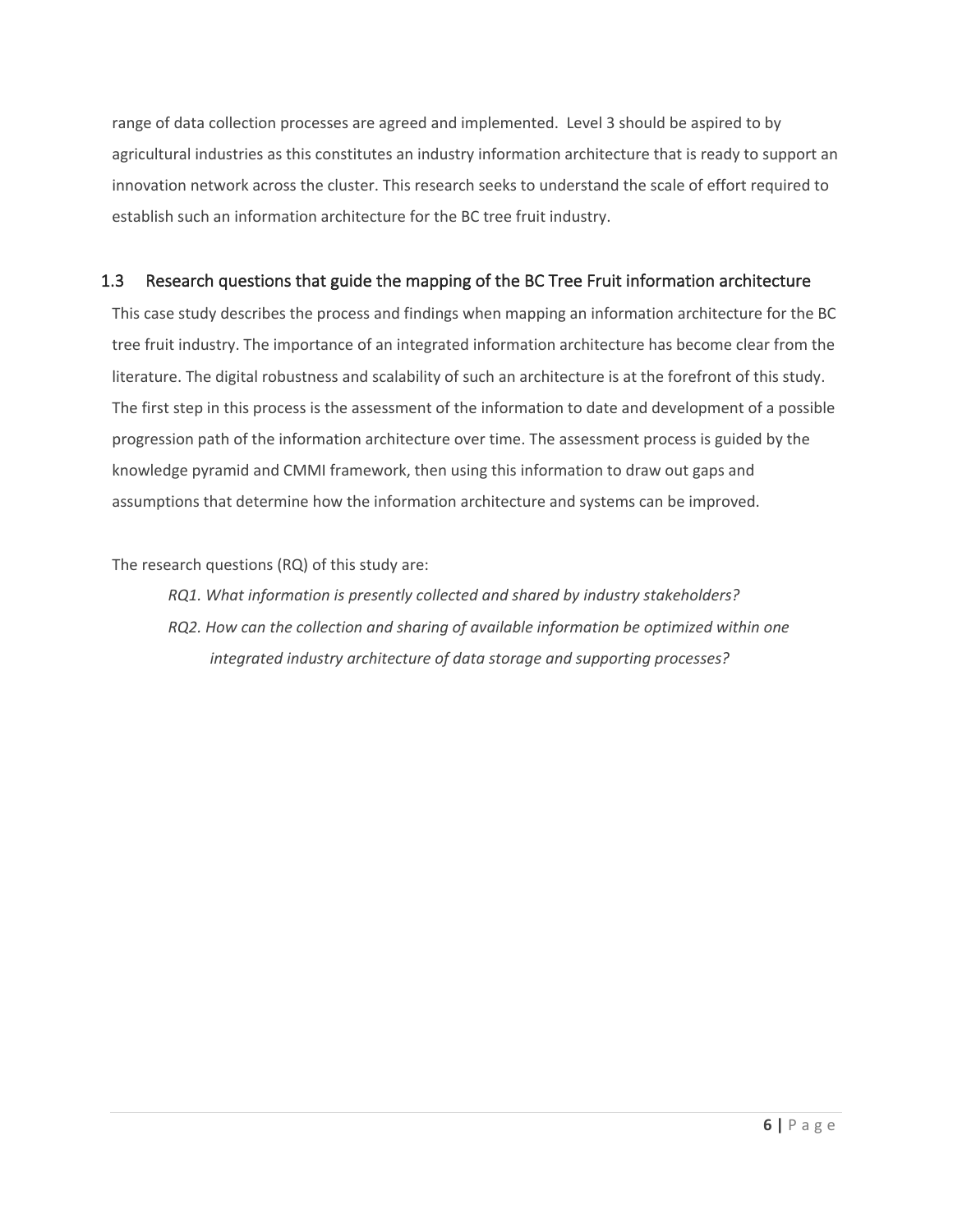# 2 Methodology

The research design for this study consists of in-depth structured interviews with 21 participants from the BC tree fruit industry cluster. Based on Porter's (1998) diamond framework, the cluster is defined by the strategic alignment of four determinants, being the demand conditions, the rivalry or strategy between the rivals (the 'growers'), the supporting industries (packing-houses, field services, etc.), and the factor conditions (industry associations and government support groups). As this study follows on from a previous project into the technology readiness of the BC grower community [19], only three progressive growers were included in this research project to represent the cluster. The focus of the investigation is on the supporting industries and factor conditions. This is in line with another[1] review of agricultural literature, confirming the importance of agricultural advisors and intermediaries to the innovation capabilities of the agricultural sector.

The structure of the questionnaire and list of participants was determined during a workshop with five engaged industry stakeholders in June 2019. During the workshop the cluster relationships, the main data requirements and data flows along the value chain of the tree fruit industry were confirmed. Analysis of the workshop data identified that data collection and data management processes can be grouped into six main data domains. A questionnaire was designed for structured face-to-face interviews. The interview questions are organized into the following sections: organizational data; raw data capture, storage and sharing; predictions and decision-making; knowledge development, diffusion and expectations for the future.

The participants in this study represented their organization, or a specific department of their organization. Organizations ranged from growers of apples, cherries or organic tree fruits of different sizes and vertical integration, also packing-houses, suppliers of agricultural goods and services, provincial and federal government departments, research and education institutions and trade associations. They participated in the workshop and/or in a 90-180 minute long interview with at least one of the researchers. A total of twenty-one interviews took place from November 2019 until February 2020. The BC tree fruit industry has approximately 40 organizations supporting the grower community. This study involved more than 40% the supporting organizations.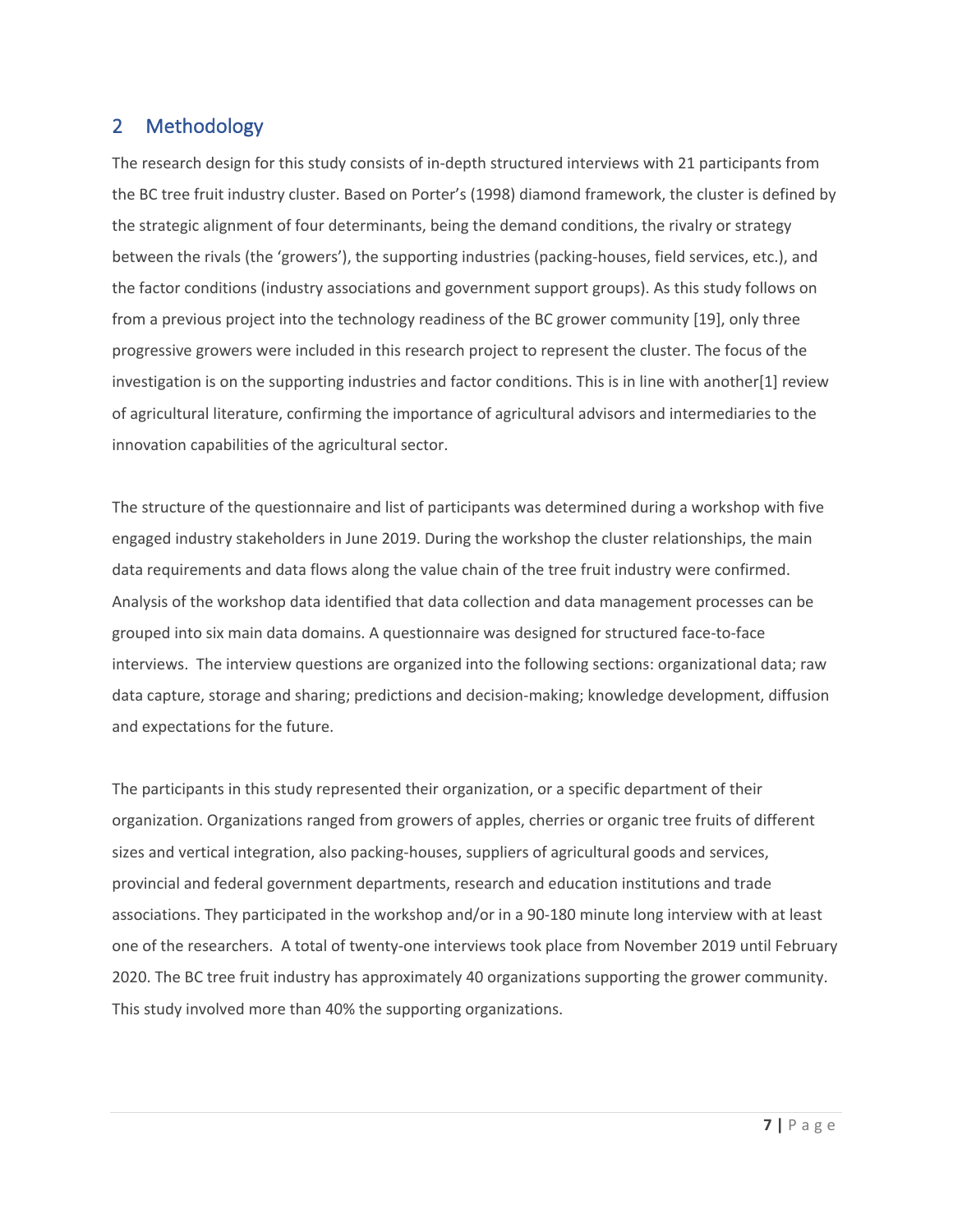Extensive qualitative data was collected. All interviews were recorded and transcribed as recommended by [28]. This enabled the systematic coding and assessment of answers for structured analysis. The main focus was on identifying and describing the data collected and used across the industry, also assessing them according to CMMI levels.

## 3 Results and Discussion

The purpose of this research is to map out the information architecture for the BC tree fruit industry. The research findings are discussed in two sections, each focusing on one of the two research questions, starting with the description of the data and information available, then providing a description of the stakeholder landscape and processes for improved integration of information flows.

## 3.1 What information is presently collected and shared by industry stakeholders?

This section outlines the different types of data that is collected and shared across the BC tree fruit industry. The focus is on the type of data, also the format (digital or analogue), consistent quality and use for analysis, also if it is shared and for which purpose.

No single comprehensive repository of data across the industry is available for any data domain. There are however many small data repositories with some analysis. Most participants to this study acknowledged that there is little consistent quality data for analysis at the grower level or for sharing across the industry. The lack of government extension services to assist with data capture, analysis of data and sharing with growers was a frequent discussion point during the interviews. The lack of extension was not further explored as the purpose of this research is not to investigate why or how extension services are provided, but merely to assess and map the data, information architecture and opportunities for the BC tree fruit industry.

## 3.1.1 Geography, Land-use & Plantings (Trees)

The data captured in this data domain includes government census data and a land use survey every five years. The land use survey provides tree fruit commodity and planting density information. Whilst not publicly available, it feeds models such as a water demand calculator that are available online. If the survey results were available publically, it is unclear how they would be used to assist growers. The survey results are primarily for the research community and government departments. Additional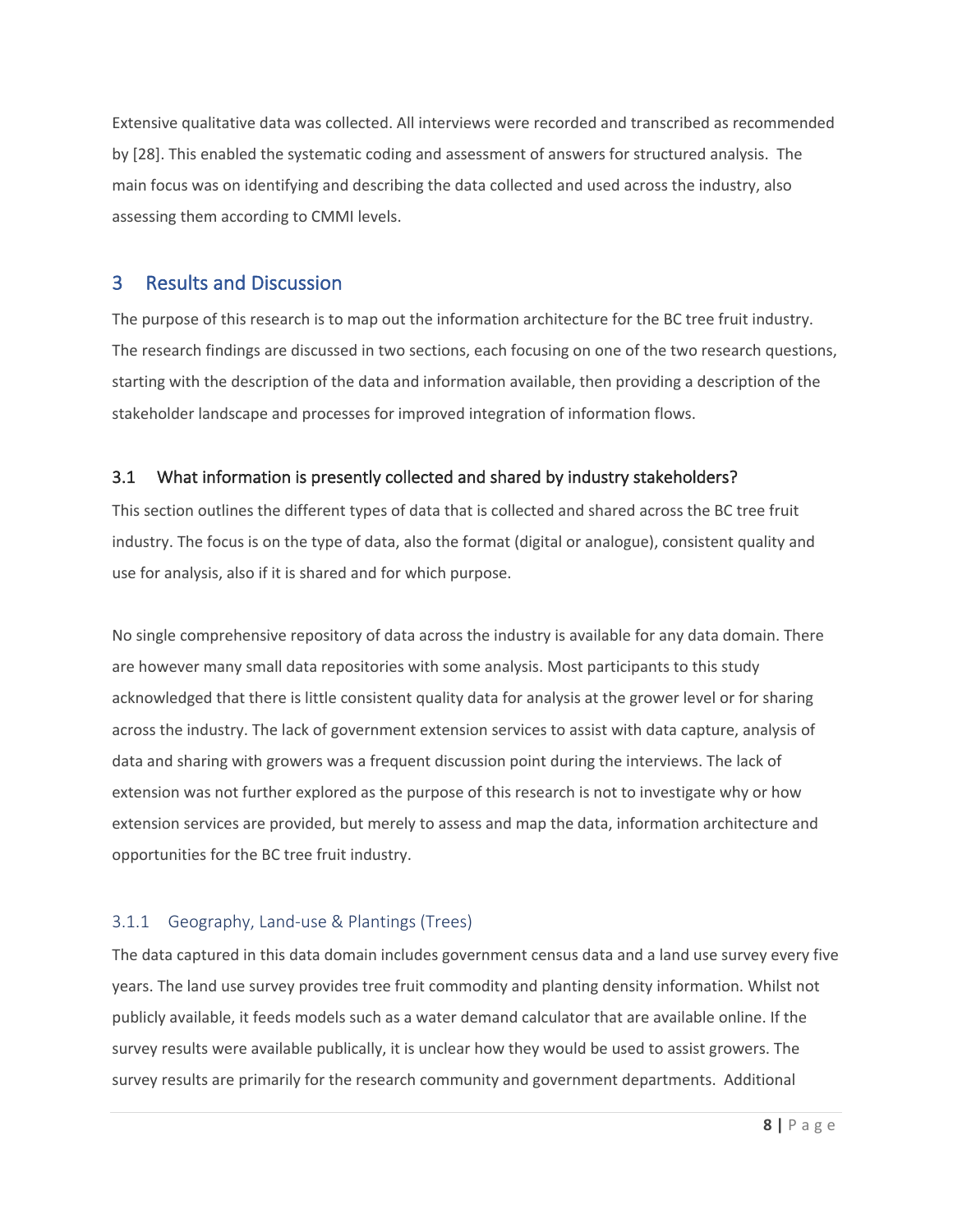research is commissioned to diagnose and predict land-use changes. The main purpose is to look at trends, not detailed grower behavior nor to identify best practices.

Growers capture raw data about their own orchards (at varying degree of detail and quality). Data collection is sometimes carried out by support organizations or consultants that provide soil tests or irrigation designs. Planting and production data are also captured but not in digital format and not analyzed over time. For growers that ship fruit to a packing-house, some high level data of their plantings is captured and shared but it is usually not in a format that makes regular analysis of the data possible.

Other smaller initiatives such as tree canopy assessment, re-plant applications, ad hoc grower member surveys and forms for crop insurance are taking place. None of these are integrated or analyzed for industry use. Sharing of this kind of data is possible upon request but rarely requested by anyone. The only main data gap identified by participants is the absence of a database with land-use and grower contact details. It is difficulty to keeping contact details of industry stakeholders up to date, and thus challenging to communicate with the right people especially in times of emergency. At present this is the responsibility of each individual organization with much room for error and duplication.

In summary whilst there is some good quality industry data in digital format, the digitized data is at high level. There is limited detail about the tree age and replanting information, specific varieties and density to capture tree fruit specific industry details. The lack of detail and consistency across the industry for this data domain can only be described as CMMI level 1. The land use survey every five years can be considered CMMI level 2 but at this stage, it is only of very limited use to the grower community.

#### 3.1.2 Water Use and Irrigation

Water use and irrigation is a data domain of much debate as there are concerns about the availability of regional water for agriculture. At the time of this study, agricultural water use is metered but not in real time, not online and not with detailed up-to-date reports. The charges for water have not increased significantly over the past years. Irrigation systems have improved, and industry-wide water consumption has not seen much increase, thus few people request better recording and management of water. Some participants believe that this is likely to change over the next few years if water pricing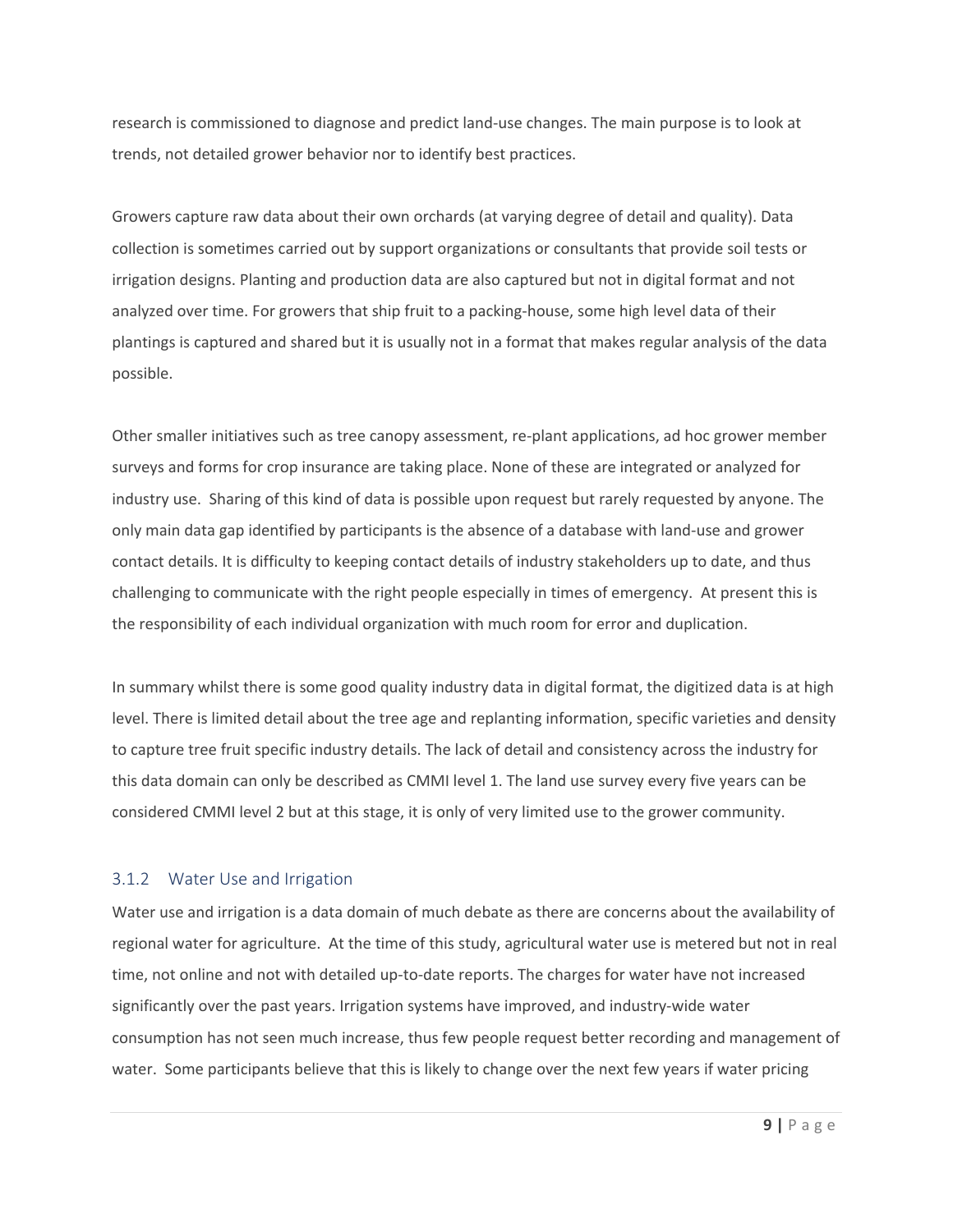changes. In the meantime, growers manage their own irrigation systems at varying levels of sophistication and very limited data is collected.

In summary, there is aggregated historical meter data of water consumption and there are some sophisticated models for calculating water use developed by government organizations. There is limited need or use of the available water demand models by growers and there was skepticism about the accuracy or usefulness of these models. In light of the grower community, there is no detailed data on water consumption for different parts of their orchards and thus no historical data for analysis to guide decision making about future water use. Until water becomes a more precious commodity, the lack of detailed data is unlikely to change. The CMMI level of this data domain across the industry can only be described as CMMI level 1.

#### 3.1.3 Weather

Timely and accurate weather data is essential for most agricultural industries. The market for weather services is growing as inter-disciplinary, site-specific information has become critical for effective decision making [26]. Few BC tree fruit growers operate at a scale where they can afford their own weather station(s). However, tree fruit growers have access to regional weather stations through a range of government-owned and government-funded organizations. The largest network of weather stations, placed on Okanagan agricultural lands is managed by a for-profit grower supplies retailer. Access to their weather information is free for grower members of the biggest cooperative packinghouse in the region, and a chargeable service for others. It is also an integrated part of a free online tree fruit pest and disease management system, the Decision Aid System (DAS). Weather data quality is generally praised but there are concerns about the long-term interest of the retailer to manage this network.

Weather data becomes valuable when it is used for diagnosis and predictions. The predictions for tree fruits because of weather are carried out by individual growers, their advisors or are taken from the DAS to determine the need for spray activities. Diagnostics executed by government scientists tend to focus on longitudinal and climate change data reported in scientific studies and documents. There is limited focus by growers on long-term weather patterns, except for when deciding on expanding cherry plantings to previously unsuitable land.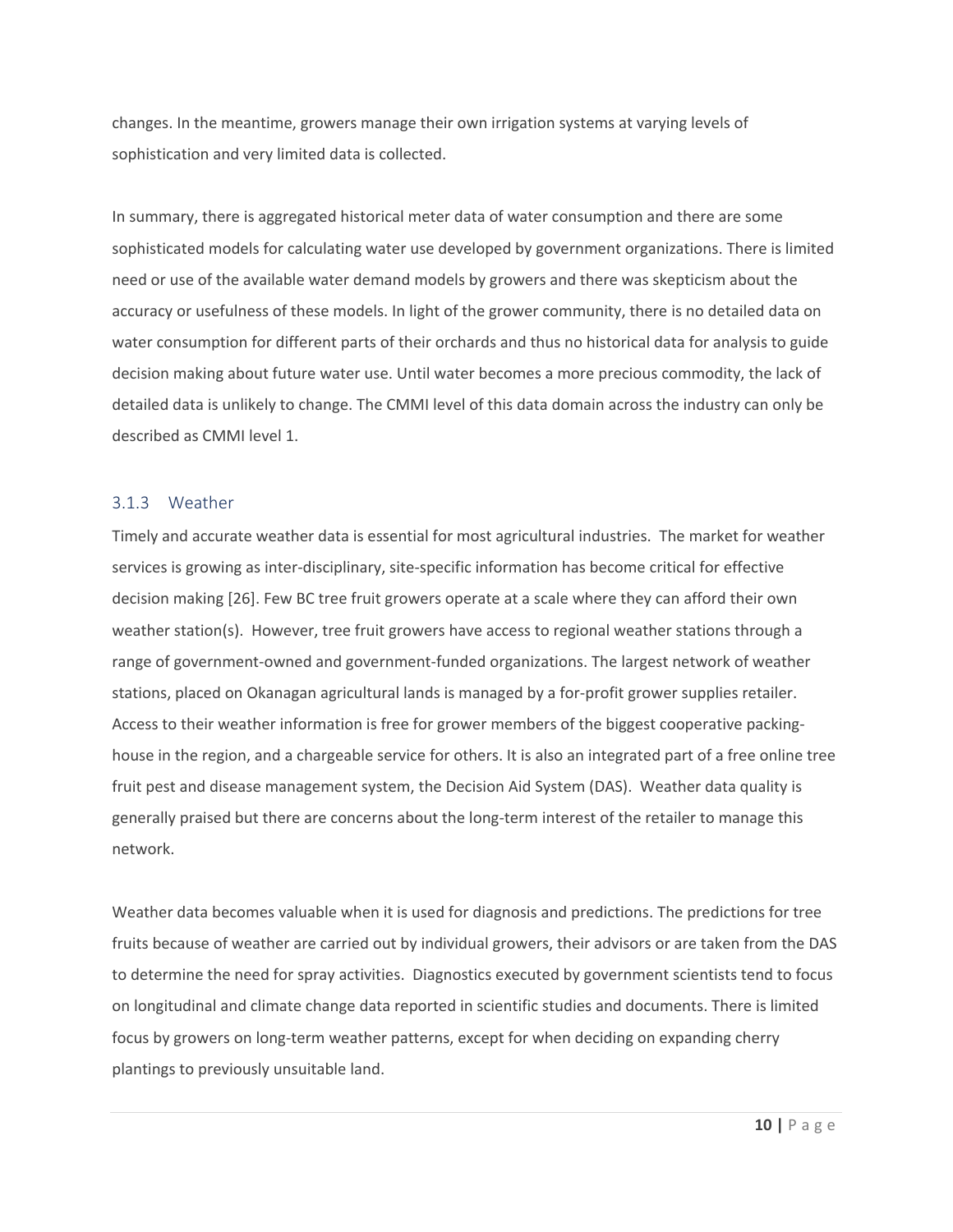The weather data domain is the area receiving the most recommendations for improvement. The main concerns are the accuracy of data and the reach of the network, but not the use of the data for meaningful analysis and decision-making. Whilst the data collection process is consistent and repeatable, the management of this data by growers is not. The CMMI level of this data domain across the industry (not the management of the weather stations and data by the retailer) is therefore described as between CMMI level 1 & 2. The long-term viability of the weather network is not taken into consideration in this assessment.

#### 3.1.4 Fertilization, Nutrients, Pest & Disease Management

This is the data domain where growers collect most of the raw data and thus a large amount of data should be available. Fertilization, nutrient, pest and disease management is one of the most complicated areas of tree fruit production and detailed quality data is important. The capture and reporting of some of this data is a requirement for selling the fruit. There are several processes that contribute to the collection of data:

- Health and safety forms capture data about the chemicals growers used. These are required by the packing-houses and retailers. Most growers submit them in hard copy or as pictures of hard copies. These are stored and not analyzed. No funding is available to convert the data into different digital formats and there appears to be no analysis.
- There should be other data that is recorded by growers but this is usually in hand-written format and few growers have the time or resources to enter it into a digital system for subsequent analysis. The quality and detail of this data varies across the grower community.
- Growers that export cherries collect detailed pest trap data as well as maintain spray records. Manually recorded information is transcribed into spreadsheets by the trade association for the Canadian Food Inspection Agency (CFIA). The trade association also collects export specific information for certification of its members.
- Other raw data, such as the purchase of pesticides and fertilizers, is captured by the retailers as these are often regulated items. This information is stored as part of the purchase records for growers.
- The BC government and regional taxpayers fund a sterile insect research (SIR) operation that collects 20 weeks of information about one specific pest (Coddling Moth) for apple and pear orchards. There is one trap per hectare. A new database and online updates of trap results have recently been made available to the public and growers.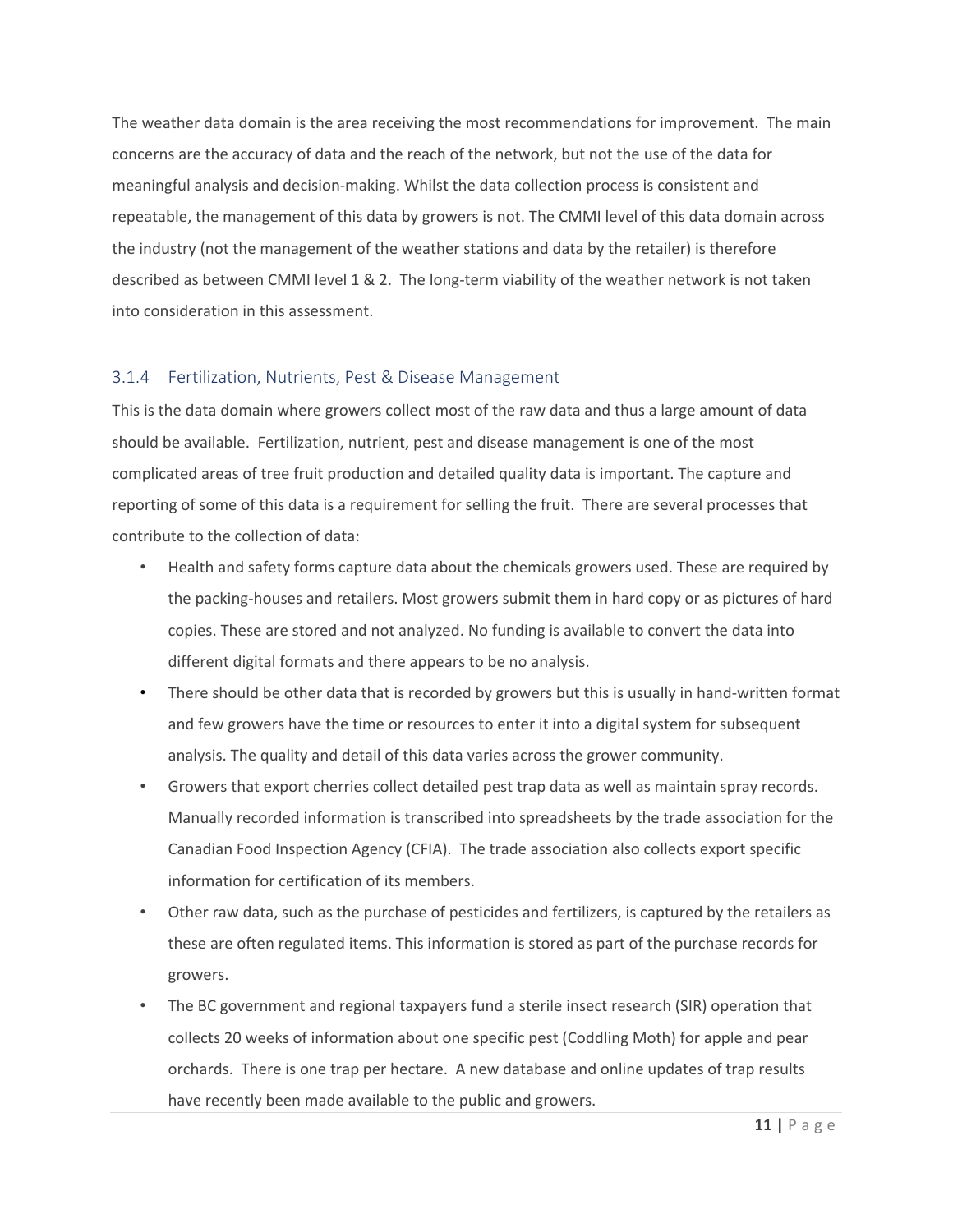The important part of this data domain is its predictive ability. There is a large amount of research taking place by government organizations to produce information about new pests, diseases and spray recommendations for a wide variety of tree fruits. The purpose is to identify pests early and intervene before it causes significant harm to the harvest. The data used for research in this area is project-based and does not rely on industry-wide current data. The research findings and models are consolidated annually to create a document called the 'Production Guide' with spray schedules for growers in subsequent years. This guide is available in hard copy or PDF, and fed into the DAS. The DAS is a system developed by the University of Washington [22] which takes weather station data to assess the upcoming degree days. It has been adjusted for BC and uses the information from the Production Guide to make recommendations about spray requirements for different crops. These recommendations are available to all BC growers at no charge. There is also another federal government-funded advice service. This online system is again free for use but not as detailed and is not specific for tree fruits in BC.

Please note that other scientific research is carried out by government research operations to assist with fertilization and nutrients. The raw data is project specific and not shared, but the analysis and models are shared at meetings, on trade association or government websites, and newsletters.

The DAS, although limited in its scope, is praised by many stakeholder groups. The main challenge is seen in its adoption rate by growers. Also, the future increase in pest threats and market health regulations are considered a challenge by many. Industry-wide actions to adapt and adhere to these changes are considered important for the future success of the industry as a whole. With only 30% of growers using the DAS and only 17% keeping a digital record of their spray activities [19], this data domain can again only be described as CMMI level 1. With a higher adoption of available pest management tools and integrated reporting of spray actions, this could become CMMI level 2.

#### 3.1.5 Fruit Production, Sales & Marketing

Detailed fruit production data is collected by growers and at the packing-houses. The growers collect raw data when they estimate their production for the season and then capture the actual harvest quantities and quality (grading). The data is rarely digitized and is at varying degree of detail and accuracy. Fruit production data is usually considered confidential but for those growers that ship to a packing-house, high level trending is sometimes done by the packing-houses. Most of this data is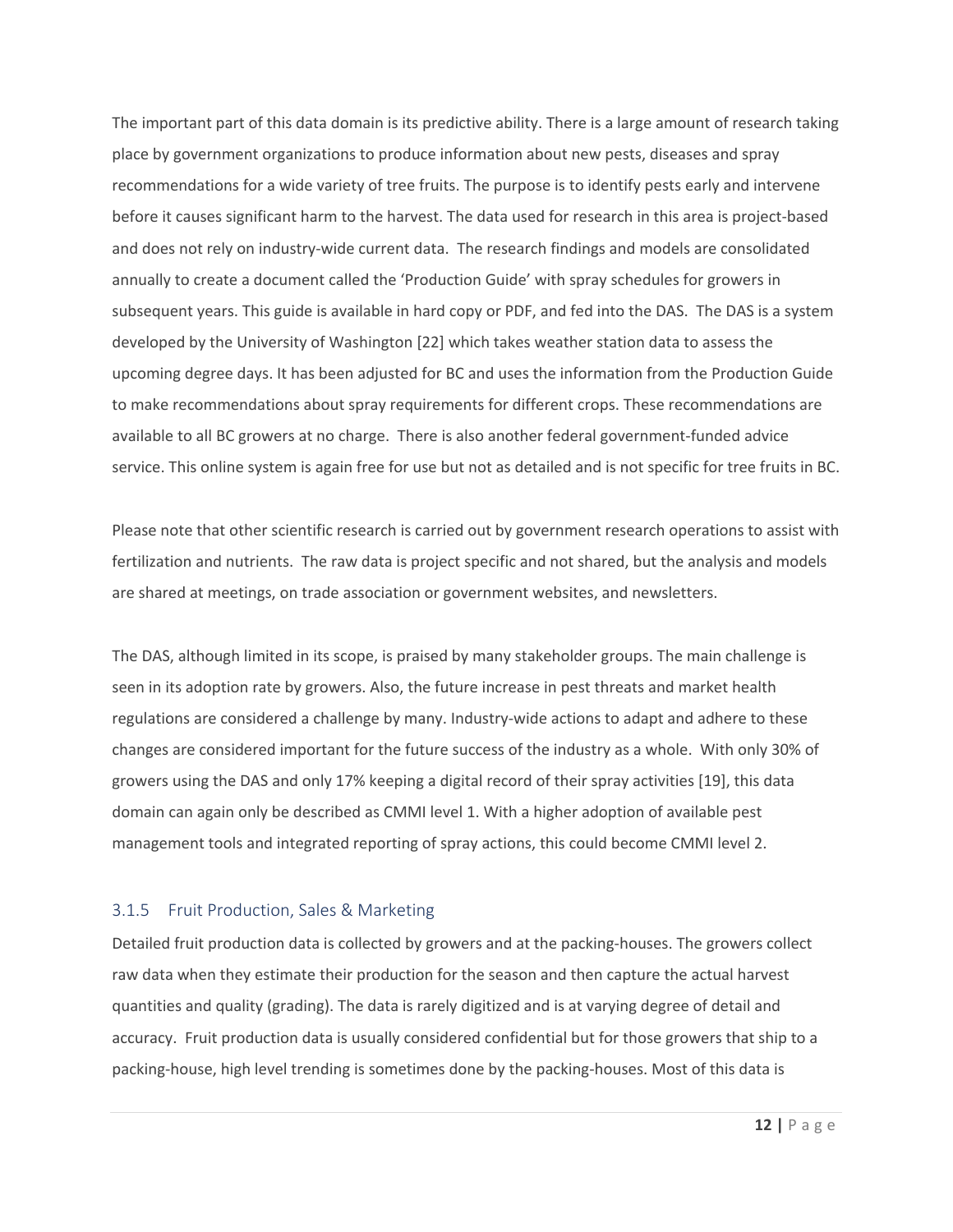aggregated by the packing-house and reports are provided to growers. These reports are not in digitized format that would enable growers to carry out their own acre specific analysis and decision-making.

There is anecdotal information about new weather and production patterns. Understanding these new patterns is important to stay competitive in future years. Integration of data along the value chain is necessary for interpretation and decision making about crop management practices. However, the existing aggregated nature of raw data, different formats of the data and low quality of the data cannot be used for this purpose. A CMMI level 1 is achieved for this data domain.

A major gap in data is reported about the marketing of fruit. The marking of fruit and market intelligence could have featured as a separate data domain if more data and processes were available. Trade associations purchase market analysis reports and share findings at member meetings, online or through newsletters. However, these reports only capture snapshots at one particular time and location, with no follow up to analyze the effectiveness of marketing activities or improve these over time. There is a noticeable absence of marketing data for exported apples. With the recent increase in production of Ambrosia apples, this will be critical to enter new markets. The lack of established marketing practices for systematic data-based decision making, and analysis appears to prevent industry-wide discussions and new export programs.

Whilst the lack of market intelligence is raised frequently during the interviews, few anticipate a change in practices despite its apparent need. The industry is described as fragmented and this is influencing the appetite for collective investment in new market entry projects especially for apples. Apples are different to cherries and many other fruit, as retailers in most markets expect growers to supply apples throughout the year. This requires advanced controlled atmosphere (CA) storage. These storage facilities are expensive to set up and maintain. It is not feasible for small individual growers to have these facilities. It is important for growers to pool resources and sell collectively.

#### 3.1.6 Business and Other

Growers manage their orchards as a business in varying degrees of detail and sophistication, ranging from hand-written notes to expensive integrated business solutions. This is in addition to what they are legally required to report for insurance and tax purposes. This business information is considered highly confidential and will never be shared across the industry. However, there is a general belief that there is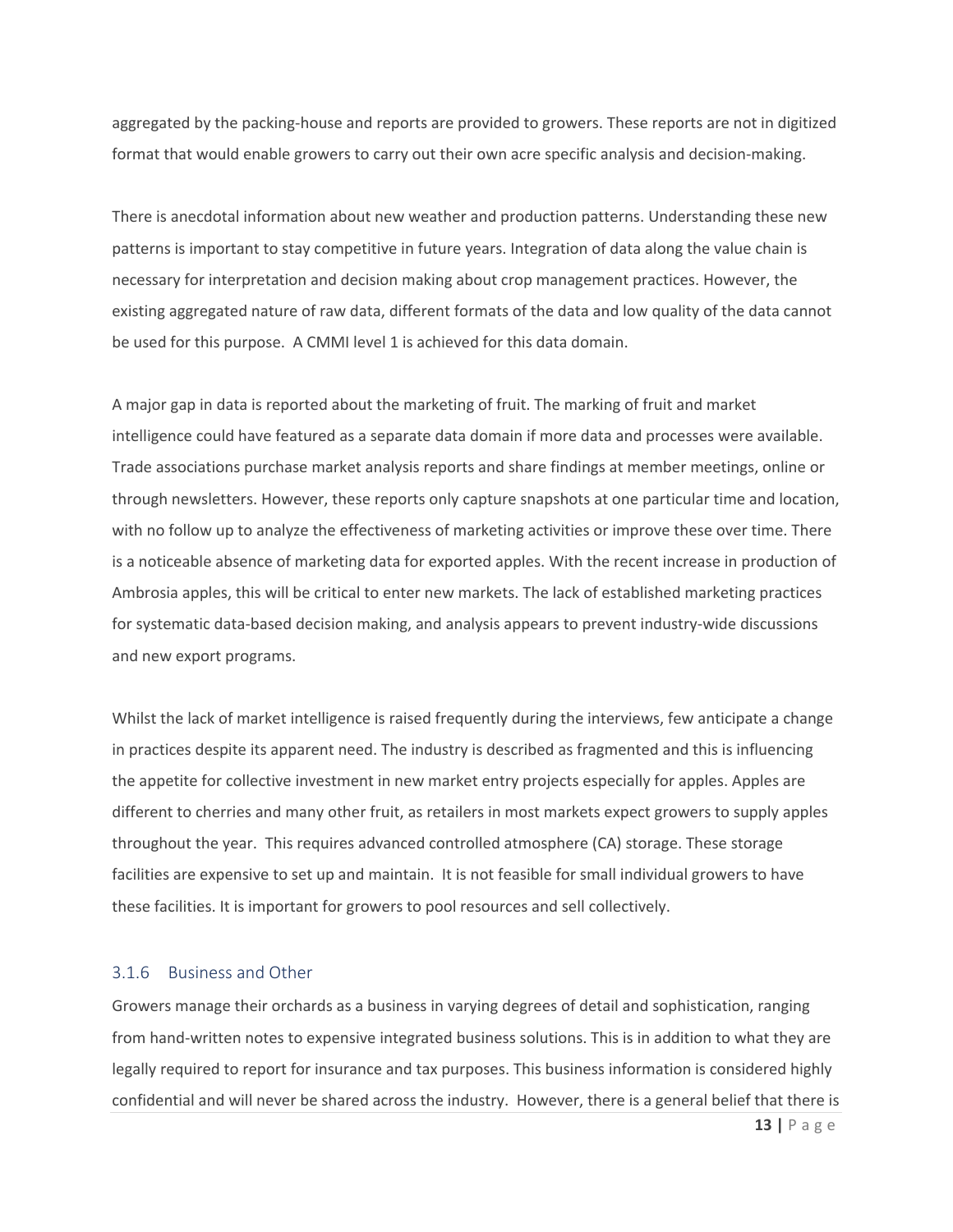a lack of returns on the fruit, and that the cost associated with some government-mandated production practices are not imposed on the competition that imports fruit into BC. No data or production analysis was available to show the impact of specific farm management practices on production. Little interest is expressed in learning and thus collecting data about the business beyond data about labour hours for payroll and other expenses.

Researchers in the past have collected business data from selected growers for analysis of the economic value chains and business optimization projects. The reports of their findings, available to the industry, have had no follow-up by the industry. There is a major gap in understanding growers' cost of production. This prevents industry experts from giving advice to growers about improvements for efficiency and prioritization of investment.

Scientific research projects for new variety breeding programs or new storage, packaging or transportation methods are being carried out. The data is often experimental. Again, findings and analysis are shared at meetings or via reports. There are no extension services but there are some government-subsidized programs to encourage re-planting of trees or adoption of new technology.

Participants to this study believe the industry suffers from a lack of long-term planning about new fruit varieties or production methods. Whilst government funding is available, a lack of understanding and confidence in the proposed actions is preventing industry decision making and adoption. The CMMI level of this data domain across the industry is defined as CMMI level 1.

## 3.1.7 CMMI Assessment of the Data Domains

In summary, there is much data collected across the industry. It becomes apparent that while government departments collect data and have good databases, their data does reach grower level detail nor is it integrated across the value chain. The format of the data that is available at the grower and packing-house is of varying degree of detail and accuracy, also often not digitized and thus cannot be integrated and used for industry analysis. Table 2 below summarizes the different CMMI levels across the data domains. The biggest data gaps of the BC tree fruit industry are in the domain for 'Fertilization, Nutrients, Pest & Disease Management' and 'Fruit Production, Sales & Marketing'.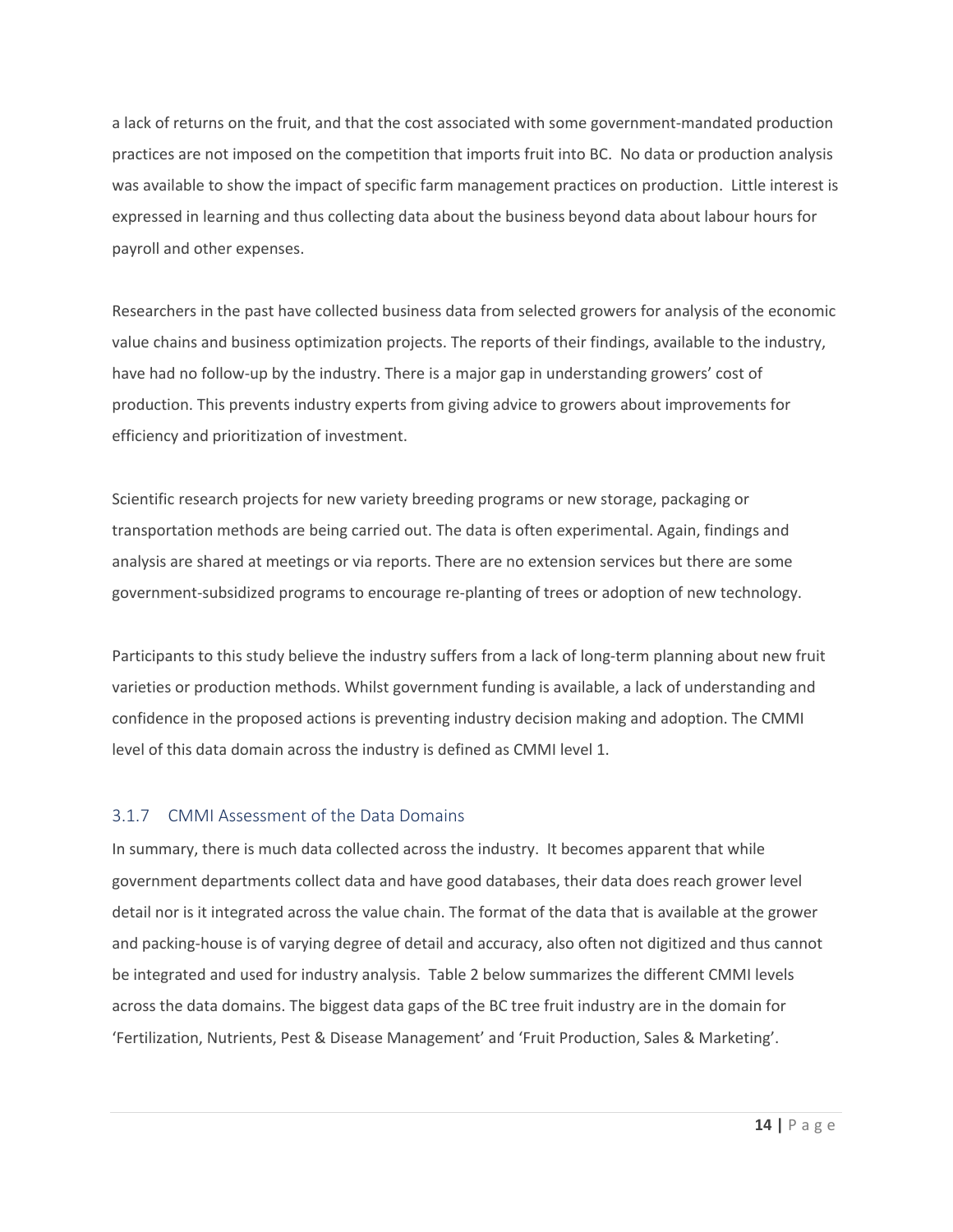| <b>Industry Data Domain</b>                         | <b>CMMI Assessment</b>                                        |
|-----------------------------------------------------|---------------------------------------------------------------|
| Geography, Land-use & Plantings (Trees)             | CMMI level 1 & 2                                              |
| Water Use & Irrigation                              | CMMI level 1 (significant data gaps)                          |
| Weather                                             | CMMI level 1 & 2                                              |
| Fertilization, Nutrients, Pest & Disease Management | CMMI level 1 (& partially 2)                                  |
| Fruit Production, Sales & Marketing                 | CMMI level 1 (significant data gaps)                          |
| Business & Other                                    | CMMI level 1 (significant data gaps &<br>highly confidential) |

*Table 2: Industry data domains & CMMI level assessment*

# 3.2 How can the collection and sharing of available information be optimised within one integrated industry architecture of data storage and supporting processes?

This section strives to understand how the data across the industry is linked for analysis and sharing. This requires the identification of the different data-sources and user groups, and assessment of possible connection between them.

# 3.2.1 Collection of data by stakeholder groups

Having assessed the different data domains across the industry, the data is now analysed by stakeholder group. A fragmentation of data sources is apparent. The data and analysis tools held by the different stakeholder groups can only be referred to as data 'islands', not data domains. The reference to 'islands' recognises the incomplete nature of the data and differences in quality as previously described. Figure 1 illustrates the different data islands, mostly without aggregation nor integration across stakeholder groups. This highlights the following shortcomings:

• The grower community collects the largest amount of data but primarily for their own individual orchards. As previously described, this stakeholder group has data that is inconsistent, incomplete and cannot be aggregated in its present form.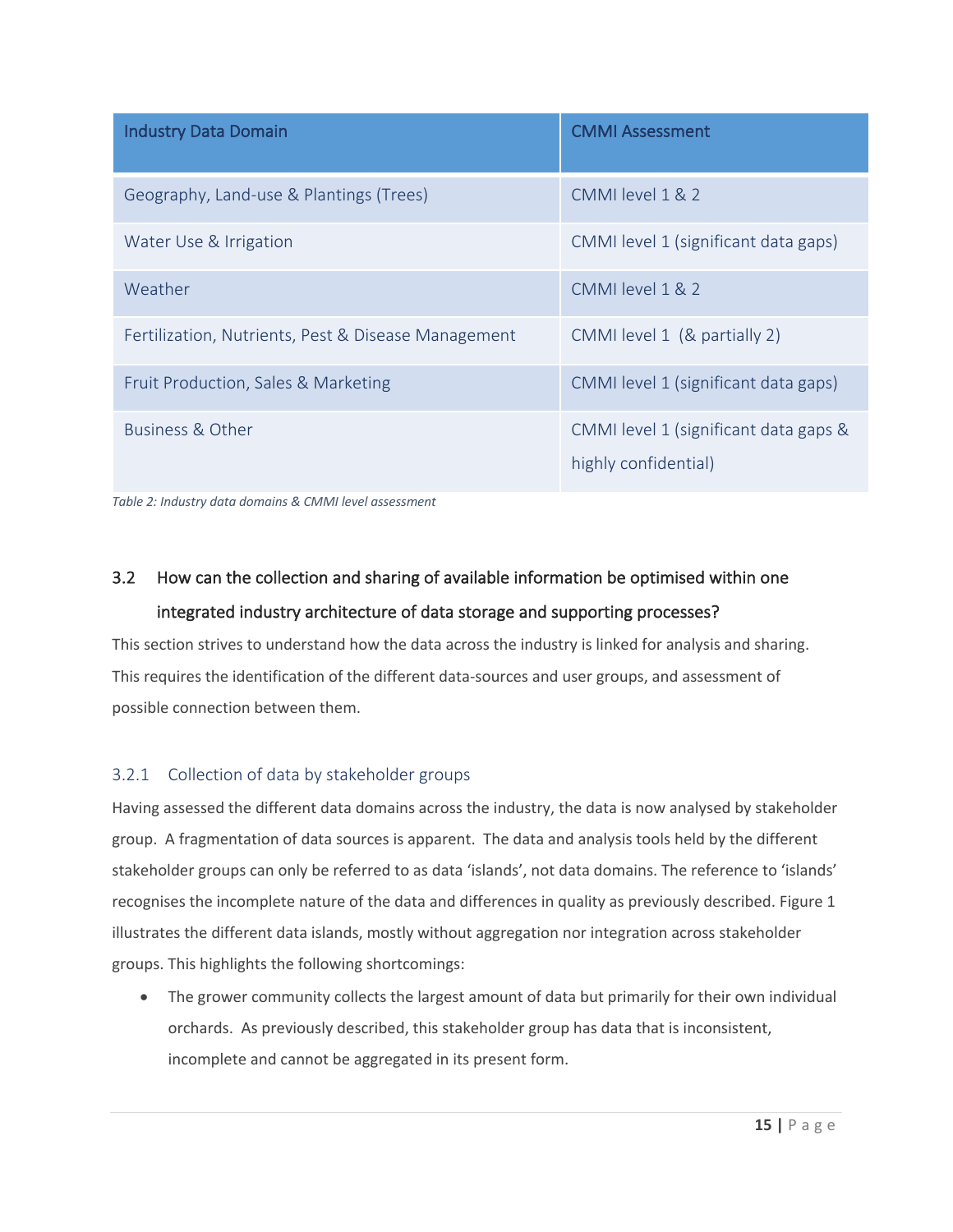- Government organizations have great breadth of data and there is duplication with the data collected by growers. Comparison or consolidation of the data across stakeholder groups is impossible at this stage due to the different forms of data, detail and categorization.
- Selected service providers hold a multitude of data islands, often on behalf of individual growers. No digital integration points are available across the value chain.
- Scientific researchers collect their own data for diagnosis and provide intermittent advice or models to growers. The models are not validated with actual grower data across the industry.
- Water providers have limited real time data about water consumption and it is presently unconnected to the operational processes of the grower community.
- There is no digital industry platform for communication across stakeholder groups but there are websites and industry meetings to share information.

|                                                                                                                                |                                                                                                                                                        | Communication tools: Email, phone, meetings & forums, government websites<br>Pest & disease management models (Production guide/DAS)                                                                                         |                                                                                                                                                            |                                                                                         |  |  |
|--------------------------------------------------------------------------------------------------------------------------------|--------------------------------------------------------------------------------------------------------------------------------------------------------|------------------------------------------------------------------------------------------------------------------------------------------------------------------------------------------------------------------------------|------------------------------------------------------------------------------------------------------------------------------------------------------------|-----------------------------------------------------------------------------------------|--|--|
| <b>Grower Data:</b><br>Location<br>Lots/acres<br>Soil<br>Commodity<br>Variety<br>Density<br><b>Irrigation</b><br>Spray records | <b>Government Data:</b><br><b>Location</b><br>Lots/acres<br>Soil<br>Commodity<br>Variety<br><b>Density</b><br><b>Irrigation</b><br>Coddling moth traps | <b>Service Providers:</b><br>Soil test records<br>Purchase records<br><b>Chemical accreditation</b><br><b>Irrigation designs</b><br><b>Historical spray records</b><br>Cherry/Apple export<br><b>CIFA</b> certification info | <b>Research Projects:</b><br><b>Plant breeding</b><br><b>Irrigation designs</b><br>Pest management<br>Pest modeling<br>Packing & storage<br>Climate change | <b>Water Providers:</b><br>Water availability<br>Water usage<br><b>Water allocation</b> |  |  |
| Trap records (Export)                                                                                                          | <b>Farming guides</b>                                                                                                                                  | BC Ag water demand model/calculator & irrigation schedule calculator                                                                                                                                                         |                                                                                                                                                            |                                                                                         |  |  |
| <b>Production info</b><br><b>Business info</b>                                                                                 |                                                                                                                                                        | <b>Weather Stations</b>                                                                                                                                                                                                      |                                                                                                                                                            |                                                                                         |  |  |
| Legend: blue=data islands; brown=shared models & tools                                                                         |                                                                                                                                                        |                                                                                                                                                                                                                              |                                                                                                                                                            |                                                                                         |  |  |

*Figure 1: BC Tree Fruit Industry Data Islands in 2020*

## 3.2.2 Assumptions about an integrated Industry information architecture

The industry tools and models that convert industry data islands into 'information' similar to the second level of the knowledge pyramid [21], lack a strong foundational level of data. The pest and disease management models and the water demand and irrigation calculator (both illustrated in brown in Figure 1) are available for use but the lack of grower data prevents the higher level information processing required in the knowledge pyramid. The following opportunities for improvement can be assumed: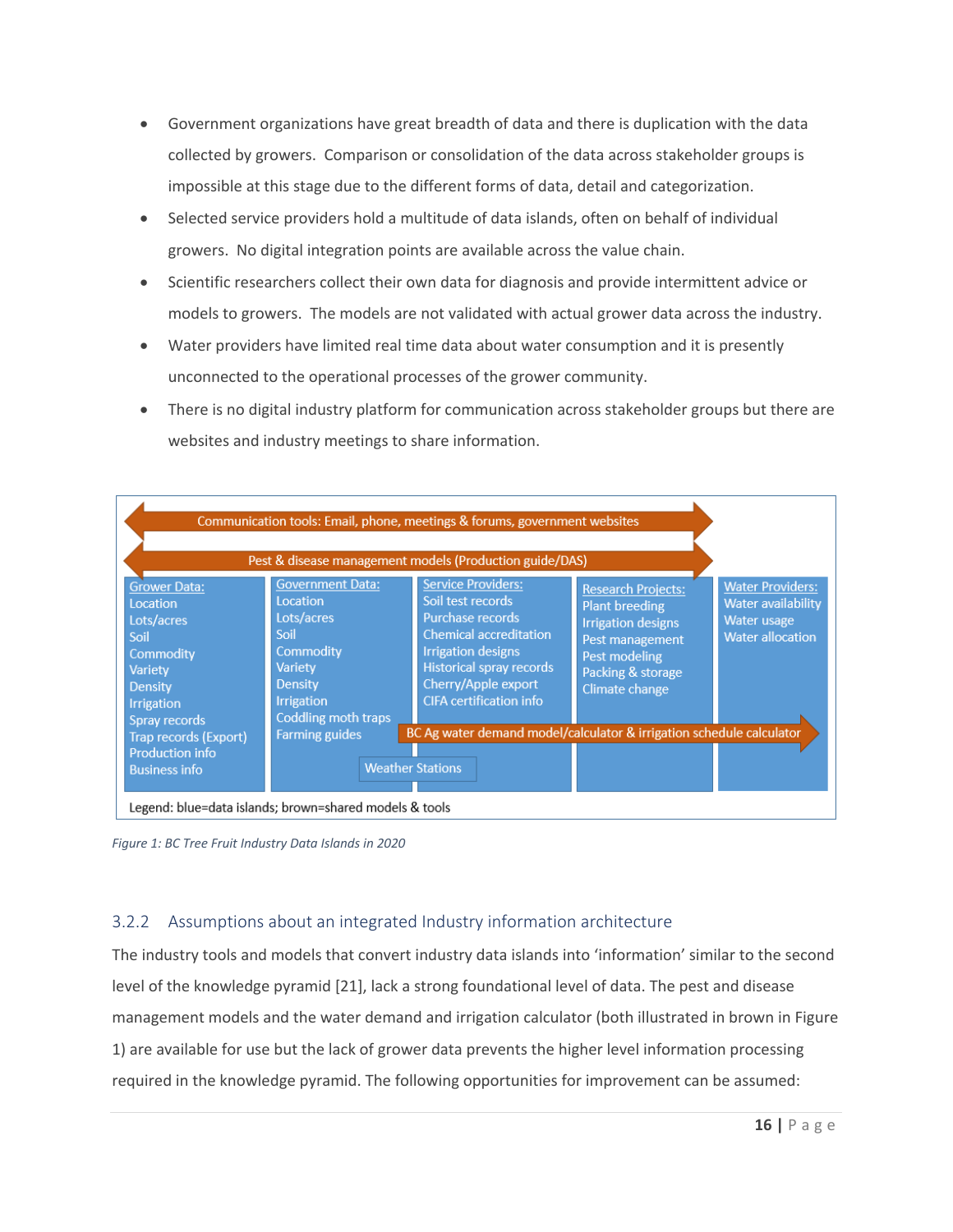- Agree and prioritize industry best practices for data capture processes at grower level across the industry. This will facilitate the creation of historical data of similar quality and detail for aggregation and analysis. Systems and applications are needed to facilitate easy data entry for growers whilst working in the orchard without requiring re-entry in an office environment. The analysis can enable gradual improvements in grower practices and ease of adaptation to unexpected climate and pest events.
- Integrate packing-house data with grower data where possible to enable analysis across the value chain. This will be critical to connect pack-out reports and sales information to specific acres of production.
- Align grower data with government data collection programs. In addition to improving the quality of data, this could potentially remove significant duplication.
- Make available models (eg Production guide and DAS) an integrated part of the decision-making and data capture process of growers. This will improve grower practices and adherence to guidelines, production reporting and long-term analysis and improvements.
- Invest in market intelligence for established and new markets and collect on-going marketing and sales data for analysis and improvements. These could then also be connected to production data from growers to confirm market requirements are met.
- Manage contact details and communication processes across industry stakeholder groups. This could improve the diffusion of knowledge and the response rate to unexpected climate or pest events.

Prioritizing best practises is challenging for many organizations with hierarchical decision-making processes, let alone a largely unregulated industry. The use of a commercial software solution may guide the process and detail of data entry. A pilot test with a small number of growers using 'Crop Tracker' was underway during the time of this study. Crop Tracker is a commercially available farm management system [24]. Some of the Crop Tracker data entry screens and processes for spray records and production records could be useful starting points to agree data quality and detail, also have easy entry screens on mobile devices. A system like Crop Tracker can instill some of the practices and disciplines required for CMMI Level 2 data capture and processing.

A commercial farm management solution is not an integrated industry information architecture but merely one component that enables individual farm management, not industry management. The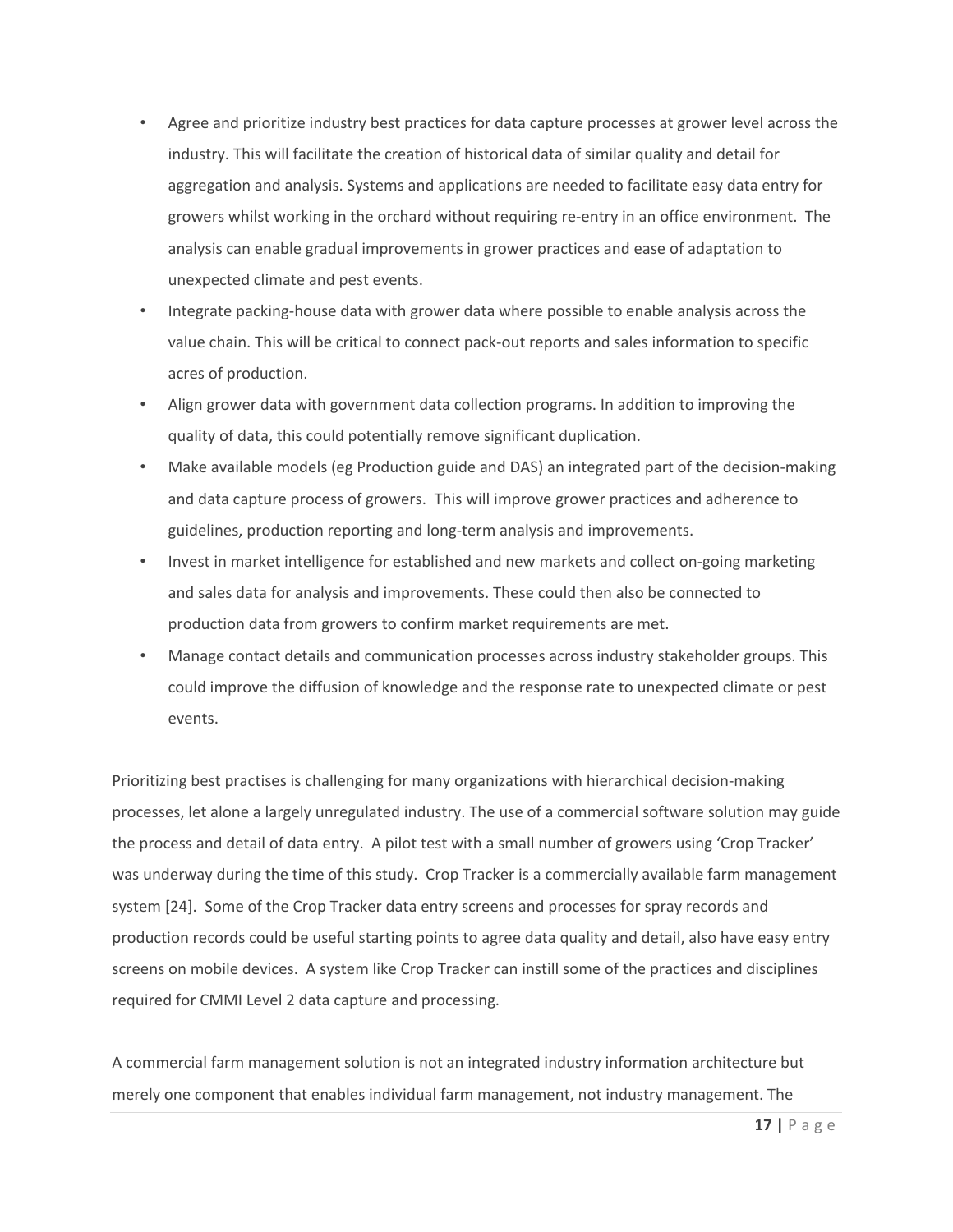following technical considerations appear critical before proceeding with a commercial farm management solution to collect grower data and use it across the industry:

- Grower data must be private but integrated across the value chain with suppliers and packinghouses who are all using the same commercial solution.
- Where approved, data has to be aggregated and available to stakeholder groups outside the value chain and outside the commercial solution.
- Ownership of data and management processes for the entire industry must be decided and executed outside the commercial solution.
- The models and systems available to the BC tree fruit industry (eg DAS) must be integrated with the grower processes.
- Commercial solutions are likely to offer significantly more functionality than will be needed by the BC tree fruit industry (especially at the onset). The cost of gaining access to an easy data collection and repository of data system by using a comprehensive commercial solution must be understood and carefully assessed. This is beyond the scope of this research project.

## 3.2.3 A four-layered technical architecture design

This research began with the intention to map and propose a technical design for an information architecture for the industry. This goes beyond data collection via a commercial solution used by a multitude of growers and packing-houses, but enables industry-wide analysis of data towards industry decision making and allows intermediaries from other stakeholder groups to be involved.

From a technical architecture perspective, a four-layered architecture based on the design principles seen in figure 2 describes the different evolutionary stages of this architecture. The reason for adopting a four-layered design is that it matches the traditional communication and structure of organizations. The design scope of this study applies these four layers to the data and knowledge of the industry, not one organization. The layered design describes simplified functions of the architecture without reference to the content of the data domains. It separates the Presentation Layer that delivers the information to users, from the Business Layer with the logic of the actual business systems within the industry. It then offers a Persistence Layer for pulling and pushing data across systems, and all is anchored in a Data Layer for storage of data within and across the data domains and systems of the industry.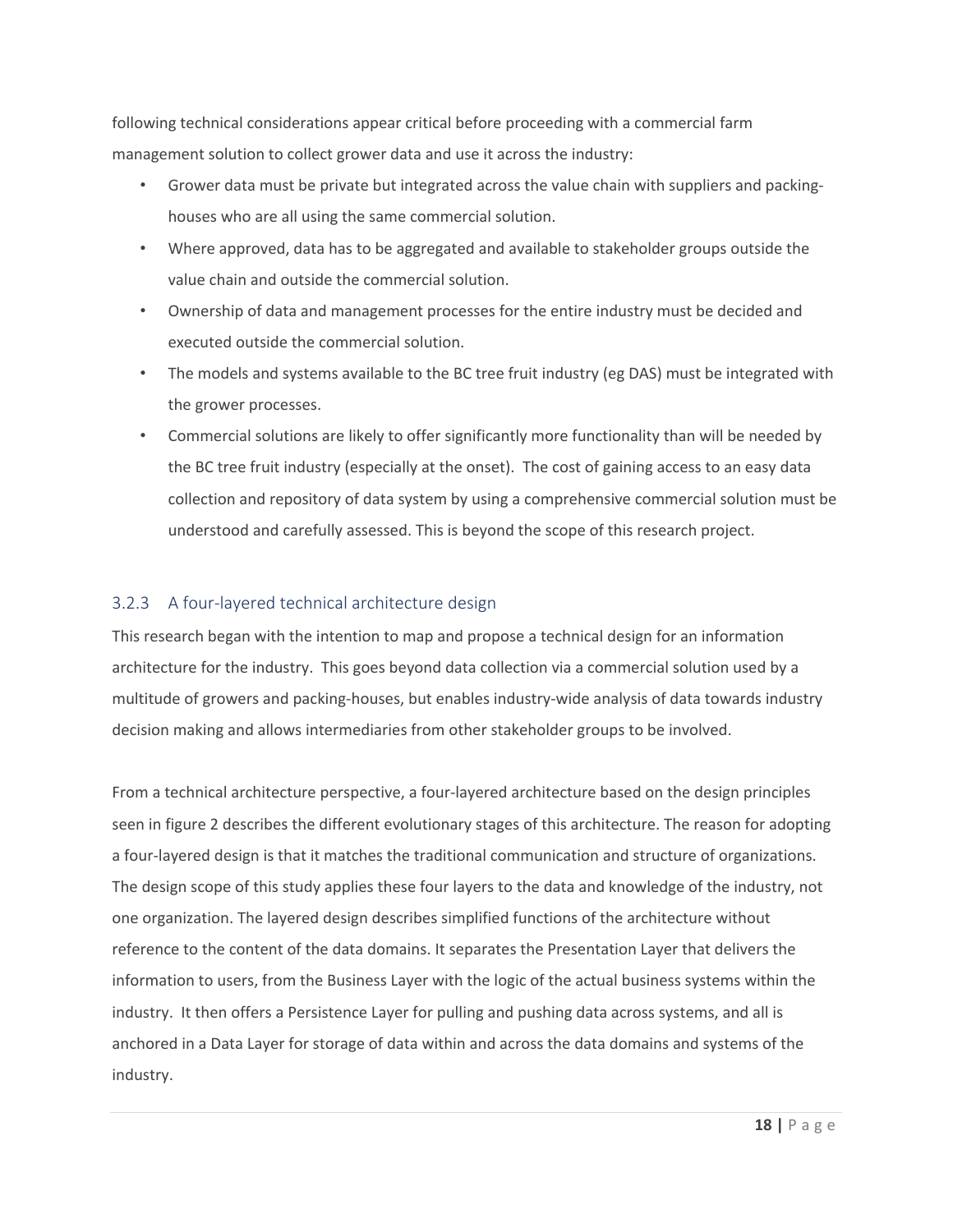The present information systems environment as informed by the participants to this study cannot be considered a technical architecture as all the layers are incomplete. The end users, primarily growers, are using a multitude of independent and unconnected interfaces, mainly hand-written notes, printed forms and spreadsheets, some get advice from the DAS directly but without a corresponding record of data. Without a digital data foundation, the Persistence Layer cannot engage and share information across systems or across stakeholders.

Optimization of the industry information architecture requires an improved raw data collection and aggregation process. One of the main transformations could be the adoption of a commercial farm management system such as Crop Tracker by growers and packing-houses. Crop Tracker is in modular format that can be integrated with other systems subject to vendor agreement [24][25]. It should be emphasized that Crop Tracker is not the industry platform. Crop Tracker only provides the process and tools for stakeholder data collection and individual business level reporting. The industry still needs its own platform. This can be as simple as building a data warehouse where data from grower systems such as Crop Tracker and other systems is collated and integrated [23].

Such an industry data warehouse must be managed by a knowledgeable and trusted organisation within the cluster, likely a non-commercial entity from the supporting industries. Their role would be the management of the raw data from stakeholder systems, maintenance of the warehouse and also simple industry-level reports. This is captured within the Data Layer of the architecture design. The Persistence Layer actively pulls data into the industry data warehouse and other systems. Future industry requirements may lead to the adoption of more sophisticated business intelligence (BI) applications for the industry, positioned in the Business Layer. The benefits of the industry data warehouse and subsequent industry reporting are control over the data, the ability to integrate and share data across the industry, and analyse and report at industry level. The transparency of production methods across the value chain can be analyzed to deliver opportunities for cost savings, skills sharing and unifying resources to effectively produce for existing and new markets, and much more. Compiling meaningful historical data for industry analysis of this nature is likely to take at least five years. Figure 2 shows the suggested design of such an information architecture for the industry based on several years of historical data and a digitally integrated systems approach. This will enable researchers, technicians and data specialists to engage with the grower community and each other to provide advice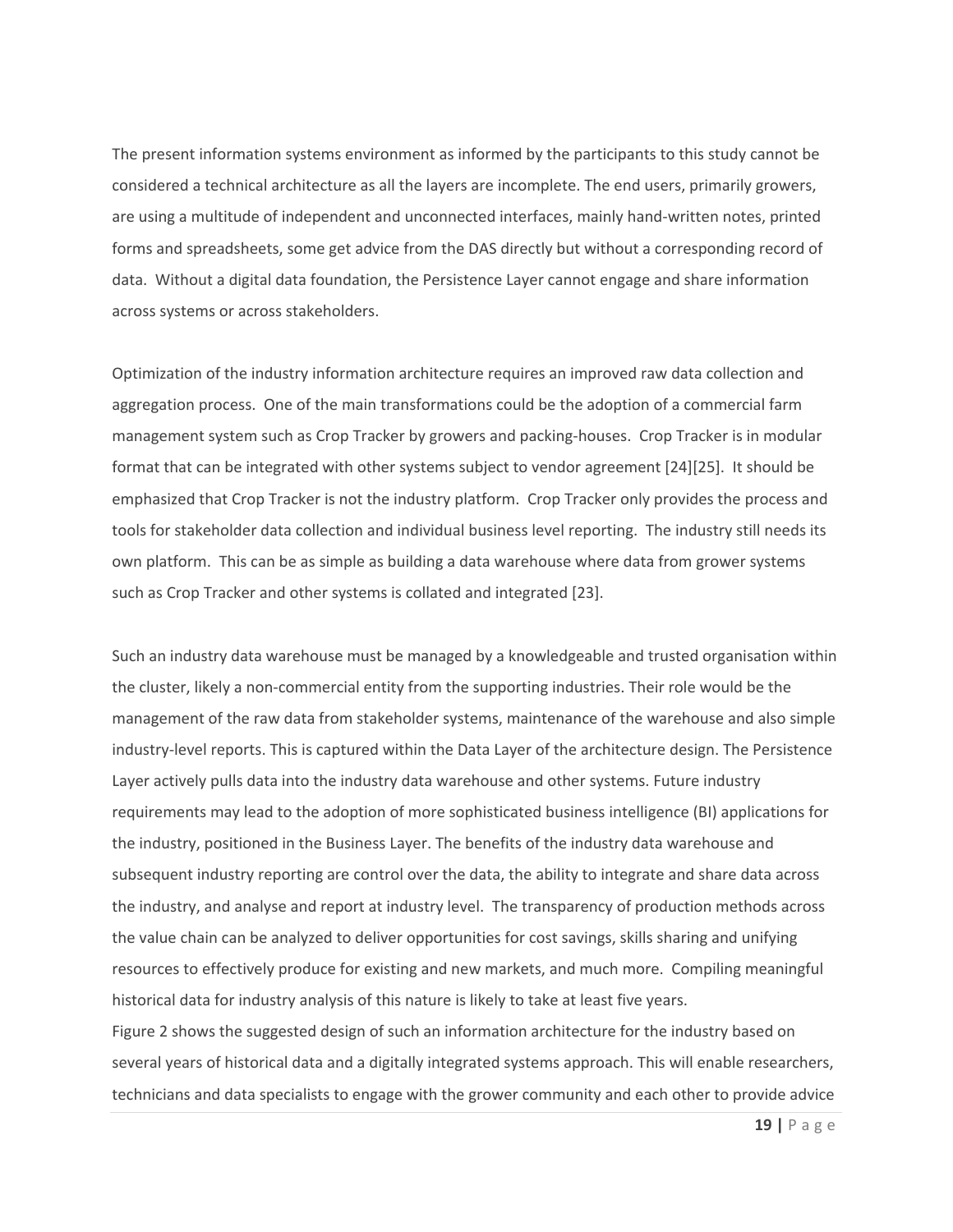and guidance. Decision-making processes across the industry value chain are supported by the richness of data, multiple data flows, and analysis provided by the integrated systems functionalities. This is unlikely to be accomplished in less than ten years, hence planning for this industry transformation is time sensitive.



*Figure 2: BC Tree Fruit Industry Information Technology Architecture in 2030, adapted from Richards (2015)*

Critical design considerations for such a layered design are its scalability and robustness, and the ability to have different privacy settings. The design shows a Data Layer with a data warehouse that stores, connects and integrates data from multiple stakeholders across the value chain, primarily production, packing and market data but potentially also weather and water data. The presence of an industry data warehouse does not exclude operational transactional databases in the Data Layer. Most data will be manually entered into business and government systems. Gradually more data should be captured by sensor, with the data stored in transactional specialised databases and then transferred into the suggested industry data warehouse. The Persistence Layer manages the access points for data pulled from or pushed to other systems or platforms, and the data integration process. New web-portals and the generation of reports are managed at this layer. The collection and analysis tools from a commercially available system such as Crop Tracker, the pest management system (DAS) and coddling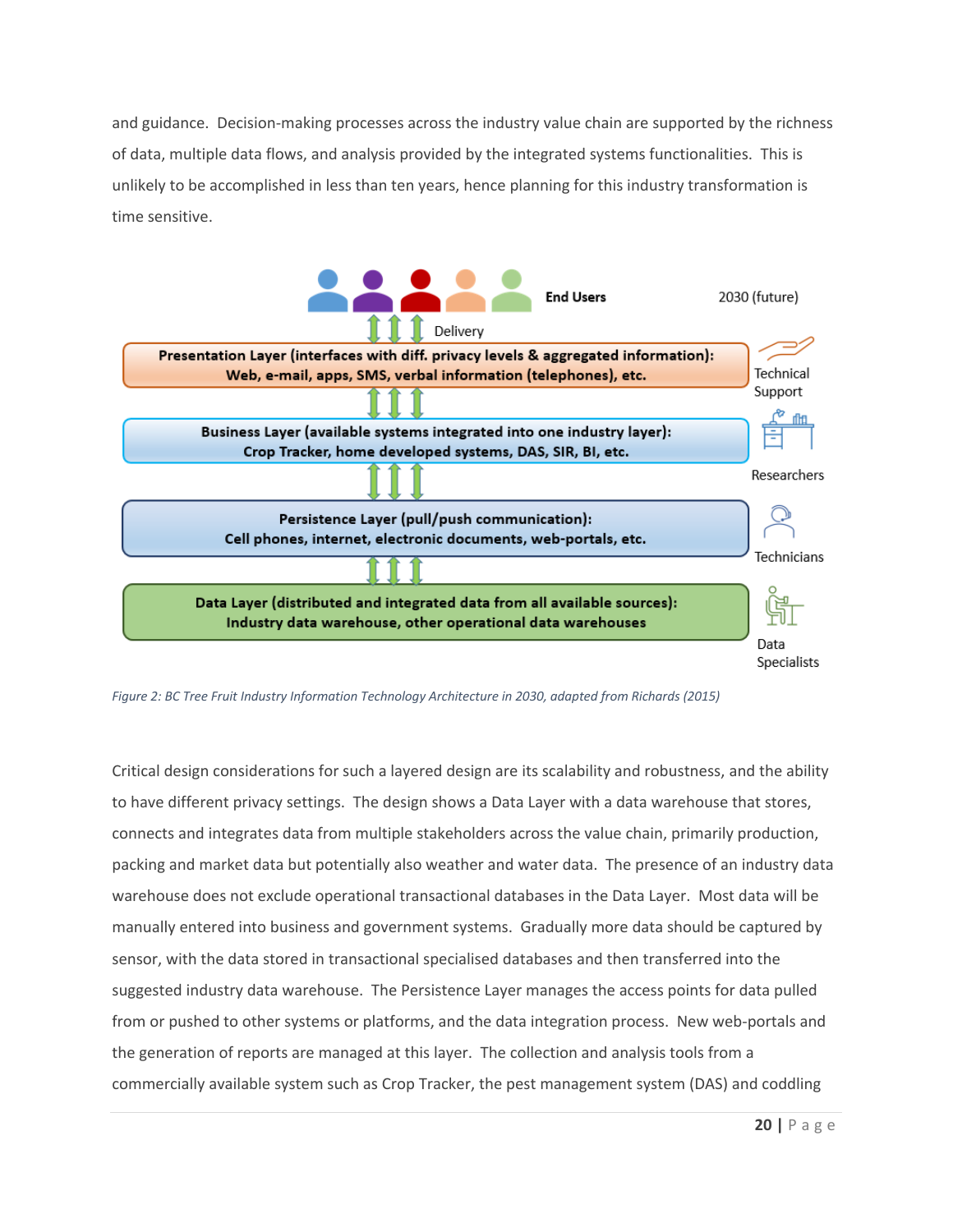moth data portal (SIR) have to be in the Business Layer. The interfaces for the end-users, based on their roles and privacy settings, are managed in the top layer that delivers the data as information to the users. The overall management of the industry information architecture should be the responsibility of the organization also responsible for the industry data warehouse.

The information architecture described here as layers of technology has the power to convert the industry capabilities from a CMMI Level 1 and 2 to CMMI Level 3 and beyond. It provides the industry with reliable information and knowledge for strategic decision-making, tracks operational data for market penetration and protection, and diffuses knowledge for continuous innovation.

# 4 Conclusions and recommendations

The results from this case study confirmed that the BC tree fruit industry is exposed to constantly changing environmental conditions that make effective production of tree fruits difficult. Effective production in BC requires collective market positioning, whereby the chosen market determines some of the production processes across many growers and their packing-houses. This requires increasingly more complex data collection and processing across independent organizations. The most critical data domains for the BC tree fruit industry are with regards to 'pest and disease management' and 'fruit production, sales and marketing'. Integration of data and knowledge management of these domains are necessary for success. This study confirms that a technological solution for the BC tree fruit industry is available and recommends a process to transform an as yet unconnected industry cluster into one that can operate like a much larger integrated competitor would.

Research found in [21] showed that fragmented data and lack of connecting agricultural models with grower data is a common failing and limits progress. This study now introduces a conceptual framework to start with assessing the industry's capability level for information management, confirms and prioritizes the missing digital data in the BC tree fruit industry. CMMI levels of each of the data domains illustrate significant amounts of data, but no agreement of cross-industry processes and systems to guide data collection and data flows. Drilling down into the most significant gaps across stakeholder groups provides a roadmap for a technical solution to help the industry evolve.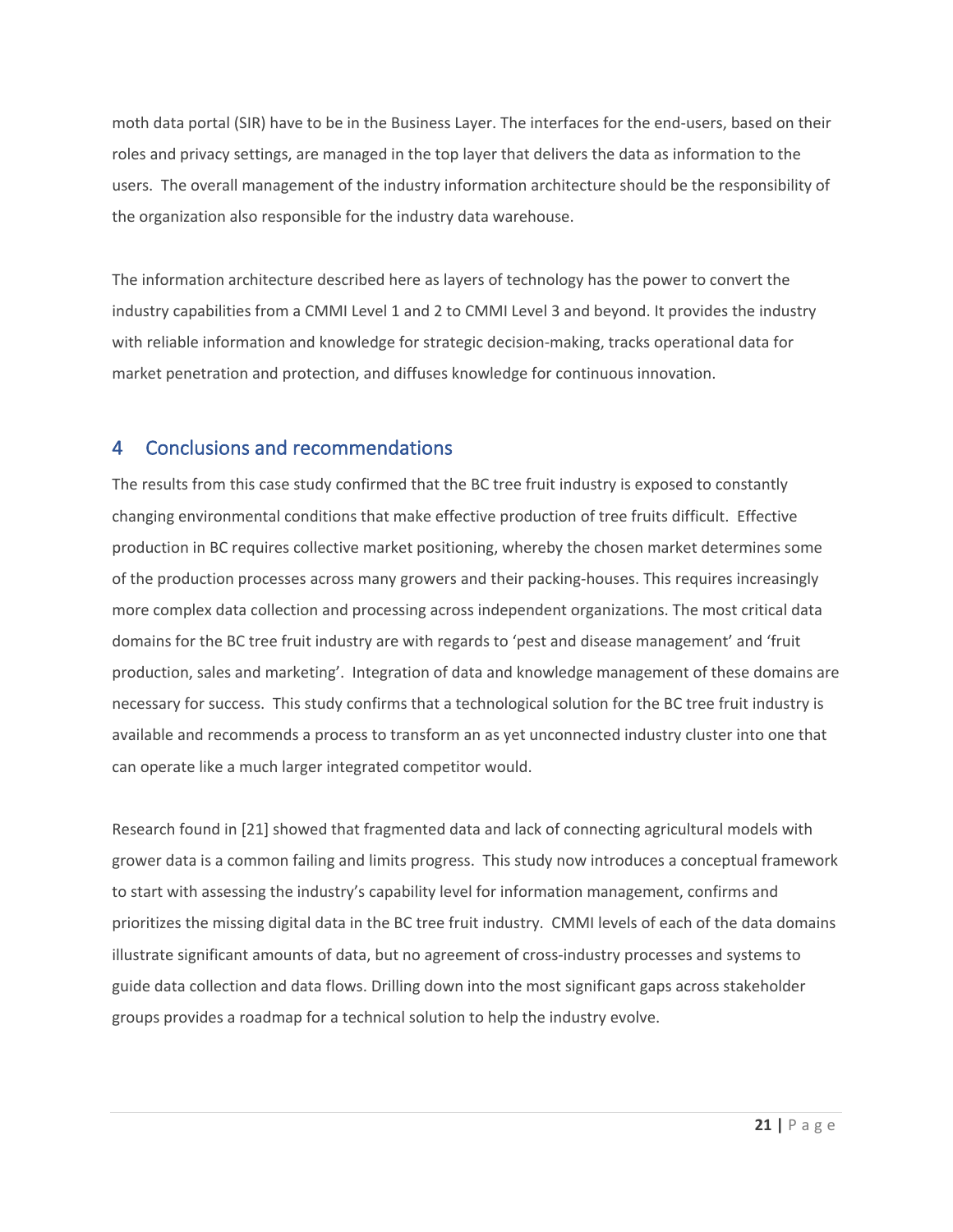Most agricultural innovation research offers a plethora of recommendations across multiple innovative tools, systems and techniques for precision agriculture. This research focuses exclusively on information management of the BC tree fruit industry with data that is already available and suggests a process that prepares the industry for a future with sensors and sophisticated precision agriculture solution:

- Raw data capture efforts must be increased and integrated across the industry and supporting organizations.
- A separate industry data warehouse is needed with an extraction process from the farm management system(s) and other systems. The data has to be stored safely and securely, managed by a trusted industry stakeholder.
- Existing agricultural models and advisory services must be improved with real time data.
- Knowledge about existing and new markets must be acquired and integrated with production and data collection processes.

This can be achieved with a phased implementation plan whereby the industry initially only focuses on data capture processes and tools that encourage consistency in detail, frequency and quality of data, and the ability to integrate their data. First, growers will have to agree and formalize the processes to capture data and collect it in a consistent format across the grower community. A key objective must be the integration of data in one architectural layer whereby the packed fruit can be traced back to its location on the orchard. The industry pest management system (DAS) must be connected to the orchard location and real time spay records. This then creates reliable historical data over time that can be made available at different levels of aggregation and anonymization for industry intermediaries and advisors.

In a later phase data management processes can evolve and use precision agriculture methods across the new integrated industry information architecture that now has the capability of knowledge creation, also enabling industry-wide controlled process improvements through collective decision-making. Based on good data, the industry decisions can include the roll out of new varieties and entry into new markets as a unified industry. As seen in [10], there is an emphasis on the need to prove the value of big data. For an industry composed mainly of small and mid-size businesses, operating at varying levels of sophistication, the value of investing in big data is irrelevant in the absence of even the most basic data of reliable quality. Building a data pool of integrated data and management processes for decision making and reflection is a prerequisite to any future industry ambitions and evaluation of options. The integration of systems and data sources, data analysis across the value chain and new predictive tools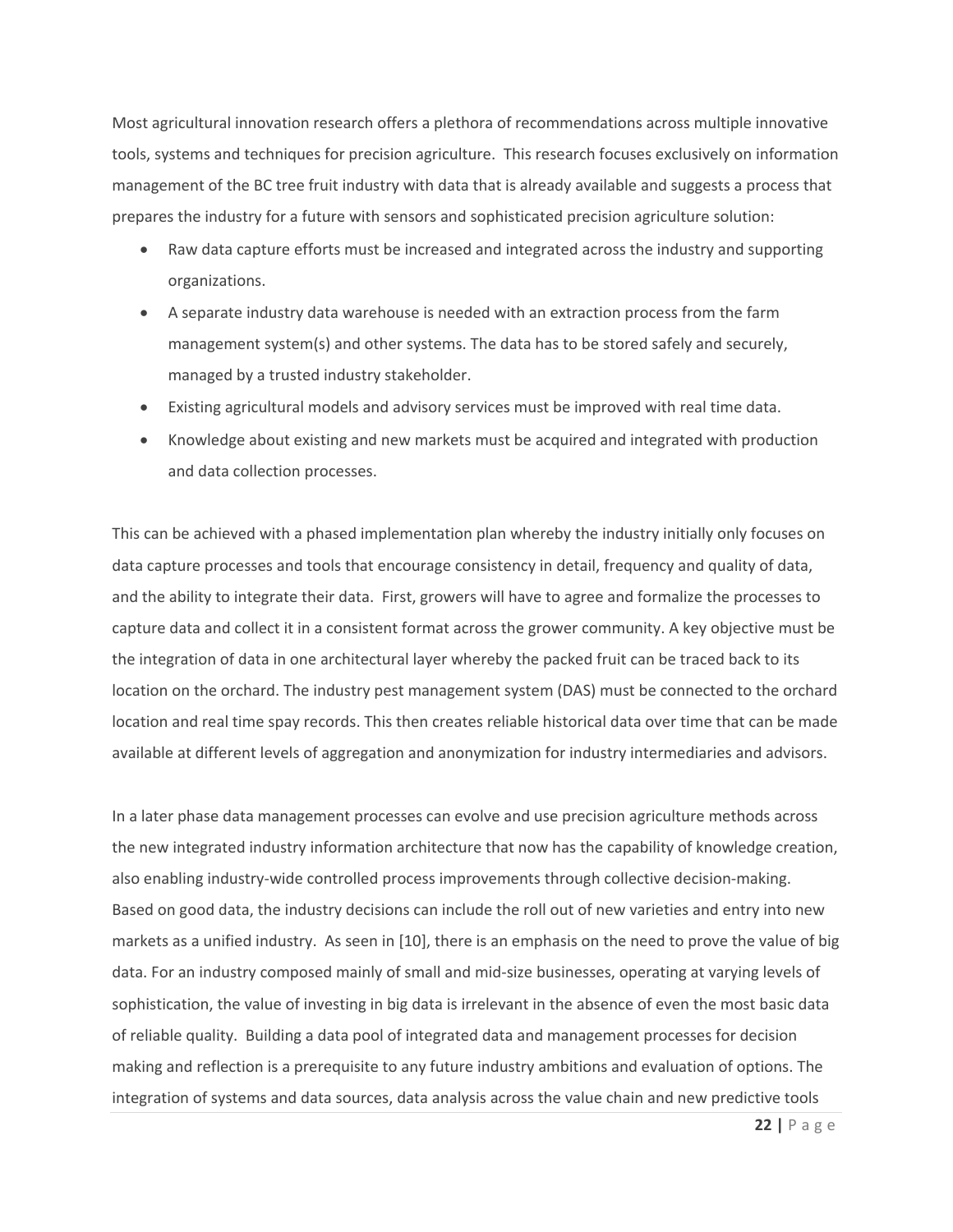can place the BC Tree Fruit industry at a CMMI level 3 and beyond. With the time that it takes to collect historical data and implement change this is unlikely to happen before 2030.

Changes in agriculture and industry-wide transformations require long term planning. This case study seeks to provide an example of an industry that despite favourable conditions such as good local market access, supportive research institutions and available government funding experiences slow adoption of technology innovation and models. The findings illustrate that this is partly due to fundamental gaps in the industry information architecture which has not evolved in a robust and scalable manner. There is evidence that digitization and integration of systems by the grower community, whilst technically possible, is not happening. A process for assessment and mapping of an information architecture is described and a design roadmap is proposed. In the current environment of agricultural clusters that like the BC tree fruit industry lack growers and supporting organizations without the scale and capabilities for sophisticated information management solutions, similar assessments and mapping activities may have to be carried out. This can then assist in the creation of information management solutions for industry-wide collective decision making and co-innovation.

Findings, conclusions and recommendations from this case study cannot be generalised. However it is recommended that similar studies are carried out to assess the information capabilities of agricultural communities for co-innovation. This study focuses on one Western agricultural industry in the 21 century where it is easy to assume some degree of data management. Even if extensive data is collected, this may not be at the level that connects the industry stakeholders for competitive market positioning and adoption of precision agriculture. Connecting systems requires a data management foundation that allows integration and this has to be part of the architectural design for the industry from the outset. Much research effort has gone into the holistic approach to agricultural transformation and identifying the multitude of factors in agricultural innovation systems [2][27]. Although this is clearly beyond the scope of this paper, the social factors for industry change and decision-making will still have to be addressed and should not be underestimated for a complete analysis and a successful program of change for the BC tree fruit industry.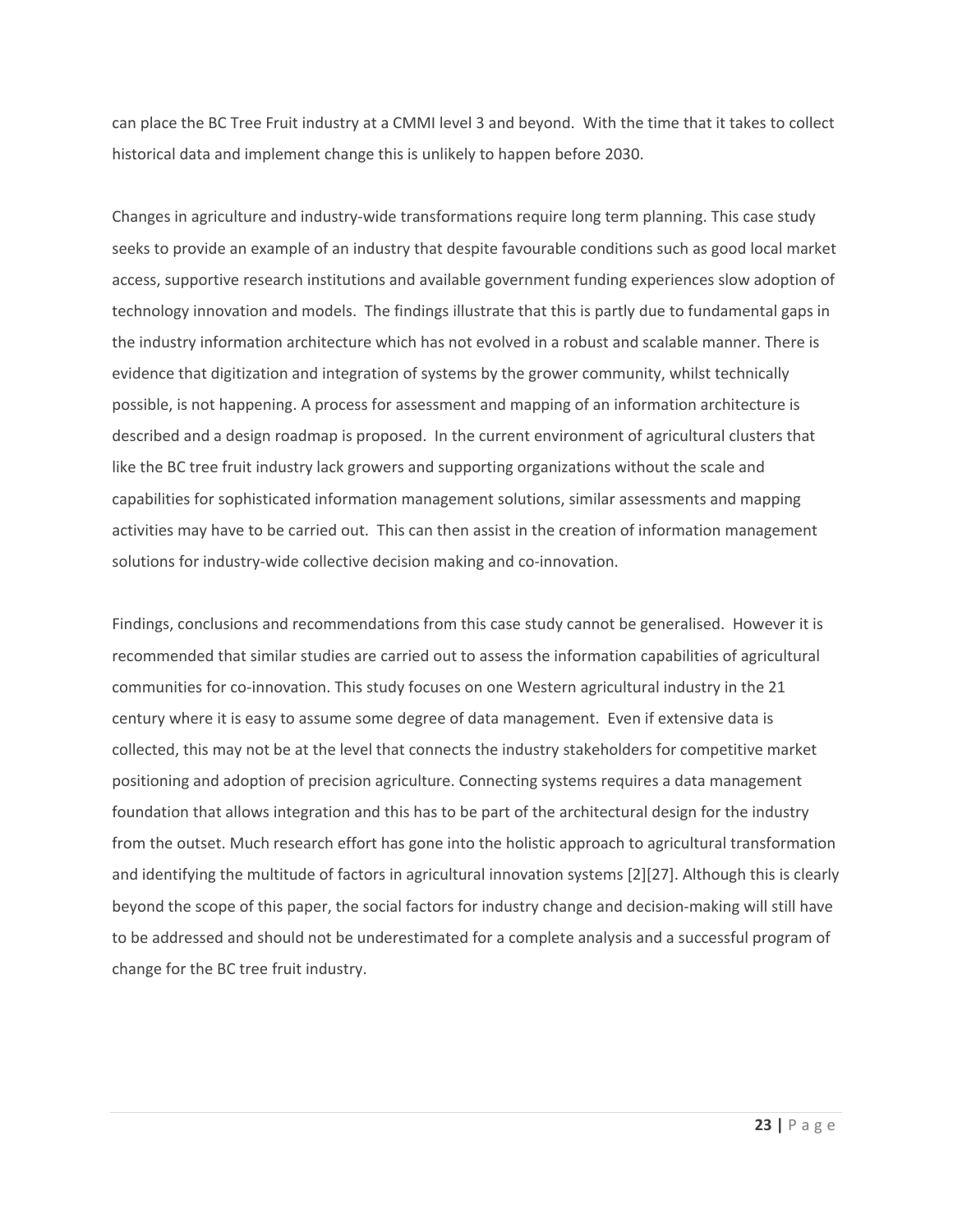# 5 Acknowledgements

Funding for this research project was provided by the BC Innovation Fund and by the BC Government's Tree Fruit Competitiveness Fund; delivered by the BC Fruit Growers' Association and the Investment Agriculture Foundation of BC. The authors also wish to acknowledge the research support provided by staff of the British Columbia Fruit Growers' Association and student research assistants.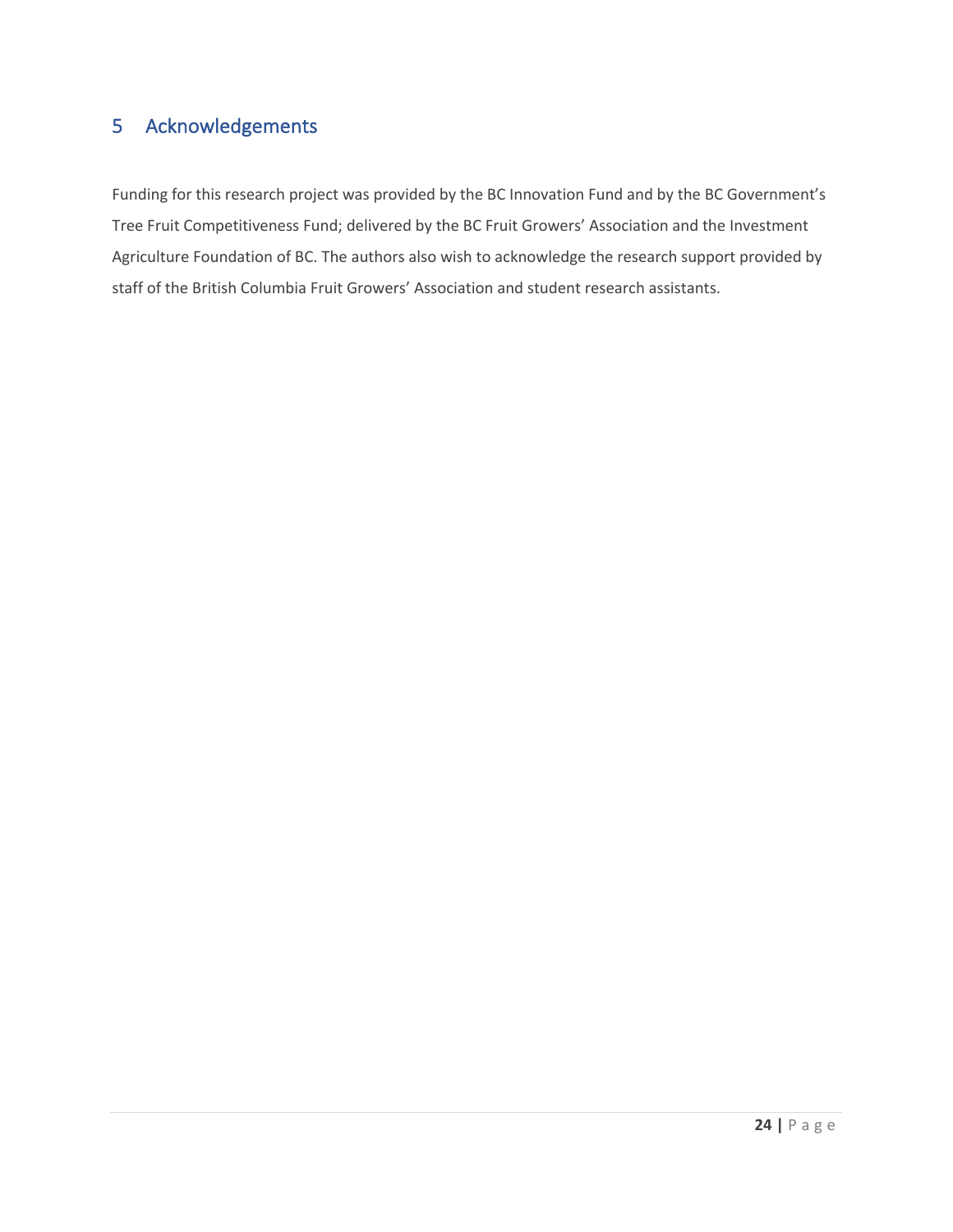## 6 References

- [1] Fielke S, Taylor B, Jakku E. Digitalisation of agricultural knowledge and advice networks: A state-ofthe art review. Agricultural Systems 2020; V180.
- [2] Klerkx L, Van Mierlo B, Leeuwis C. Evolution of systems approaches to agricultural innovation: Concepts, analysis and interventions. In: Darnhofer, I., Gibbon, D., Dedieu, B. (Eds.), Farming Systems Research into the 21st Century: The New Dynamic. Springer, Netherlands 2012; 457–83.
- [3] Klerkx L, Jakkub E, Labarthec P. A review of social science on digital agriculture, smart farming and agriculture 4.0: Newcontributions and a future research agenda. NJAS-WageningenJournalofLifeSciences 2019; 90-1.
- [4] Shankarnarayan KV, Ramakrishna H. Paradigm change in Indian agricultural practices using Big Data: Challenges and opportunities from field to plate. Information Processing in Agriculture 2020; 7:3: 355-68.
- [5] Kamilaris A, Kartakoullis A, Prenafeta-Boldú FX. A review on the practice of big data analysis in agriculture. Computers and Electronics in Agriculture 2017; 143.
- [6] Wang H, Lin G, Wang J, Gao W, Chen Y, Duan Q. Management of Big Data in the Internet of Things in Agriculture Based on Cloud Computing. Applied Mechanics and Materials 2014; 548-549: 1438-44.
- [7] Pham X, Stack M. How data analytics is transforming agriculture. Business Horizons, Elsevier 2018;
- 61(1): 125-33.

[8] Wolfert S, Ge L, Verdouw C., Bogaardt MJ. Big Data in Small Farming – A review. Agricultural Systems 201; 153.

- [9] Yanbo H, Chen Z, Yu T, Huang X, Gu X. Agricultural remote sensing big data: Management and applications. Journal of Integrative Agriculture 2018; 17(9): 1915–31.
- [10] Lioutas ED, Charatsaric D, LaRoccae G, DeRosae M. Key questions on the use of big data in farming: An activity theory approach. NJAS-Wageningen Journal of Life Sciences 2019; 90-91
- [11] Bardhan IR, Demirkan H, Kannan PK, Kauffman RJ, Sougstad RJ. An Interdisciplinary Perspective on IT Services Management and Service Science, Journal of Management Information Systems 2010; 26:4: 13-64.
- [12] Dayan R, Evans S. KM your way to CMMI. Journal of Knowledge Management 2006; 10 (1): 67- 80.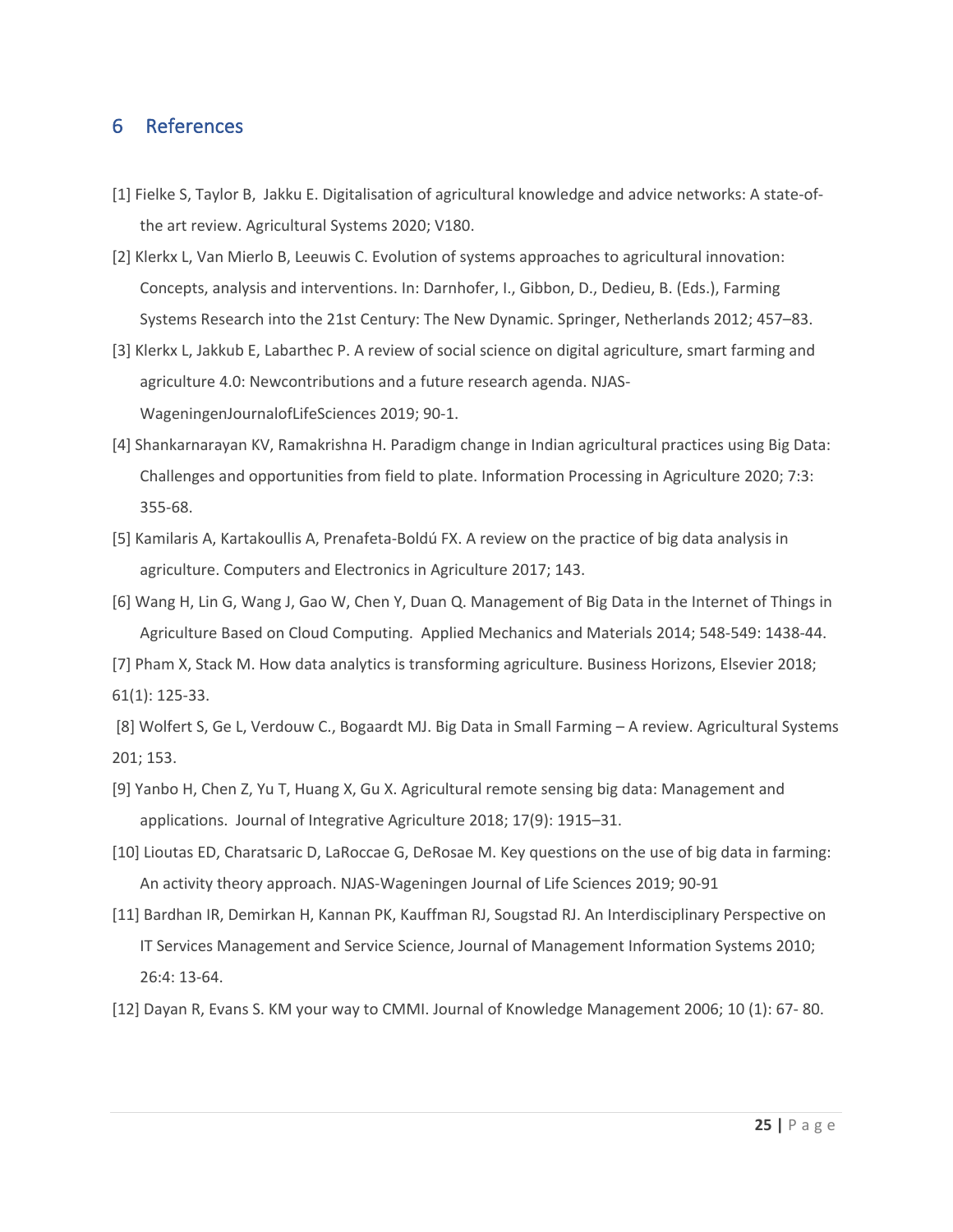- [13] Long TB, Blok V, Coninx I. Barriers to the adoption and diffusion of technological innovations for climate-smart agriculture in Europe: evidence from the Netherlands, France, Switzerland and Italy, Journal of Cleaner Production 2016; 112: 9
- [14] Klerkx L, Rose D. Dealing with the game-changing technologies of Agriculture 4.0: How do we manage diversity and responsibility in food system transition pathways? Global Food Security 2020; 24.
- [15] Bartzas G, Komnitsas K. An integrated multi-criteria analysis for assessing sustainability of agricultural production at regional level. Information Processing in Agriculture 2020; 7:2: 223-32.
- [16] Seifu M, vanPaassen A, Klerkx L, Leeuwis C. Anchoring innovation methodologies to 'go-to-scale'; a framework to guide agricultural research for development. Agricultural Systems 2020; 182.
- [17] Government of BC, Tree Fruits 2020; Retrieved from https://www2.gov.bc.ca/gov/content/industry/agriculture-seafood/animals-and-crops/cropproduction/tree-fruits .
- [18] Globalwise Inc. BC Tree Fruits Competitiveness Fund: Final Report 2018; Retrieved from https://www.bcfga.com/files/Competitiveness%20Fund%20for%20Tree%20Fruits%20Final%20Repo rt\_%20112018(2).pdf .
- [19] Cartier L, Lembke S. British Columbia tree fruit industry: Preparing for precision agriculture and climate change 2019; Retrieved from https://library-1.okanagan.bc.ca/vwebv/ocir/bc\_tree\_fruit2019.pdf.
- [20] Booker R. The Wild West of Agricultural Data'. The Western Producer, Innovation Issue 2018; 4-5. Also available on-line www.producer.com/2018/12/the-wild-west-of-agricultural-data/.
- [21] Janssen SJC, Porter CH, Moore AD, Athanaisadis IN, Foster I, Jones JW, Antle JM. Towards a new generation of agricultural system data, models and knowledge products: Information and communication technology. Agricultural Systems 2017; 155.
- [22] Jones VP, Brunner JF, Grove GG, Petit B, Tangrena GV, Jones WE. A web-based decision support system to enhance IPM programs in Washington tree fruit. Pest Management Science 2010; 66(6).
- [23] Kimball R., Ross M. The data warehouse tookit: The definitive guide to dimensional modeling. 3rd ed. Wiley; 2013.
- [24] Croptracker. Home 2020; Retrieved from https://www.croptracker.com